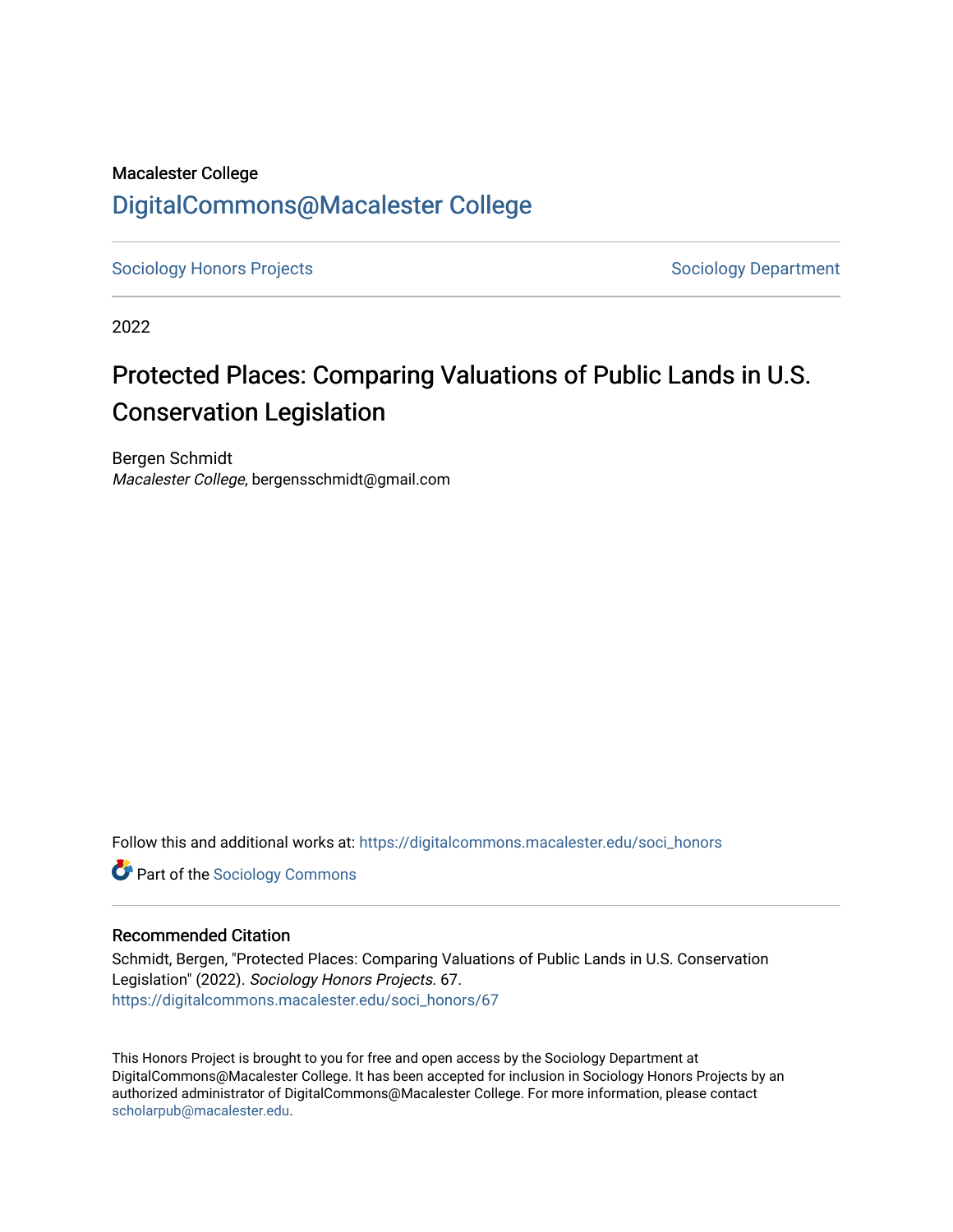Protected Places: Comparing Valuations of Public Lands in U.S. Conservation Legislation

by

Bergen Schmidt

Honors Thesis

Department of Sociology

Macalester College

Advisor: Dr. Erik Larson

Department of Sociology

April 25, 2022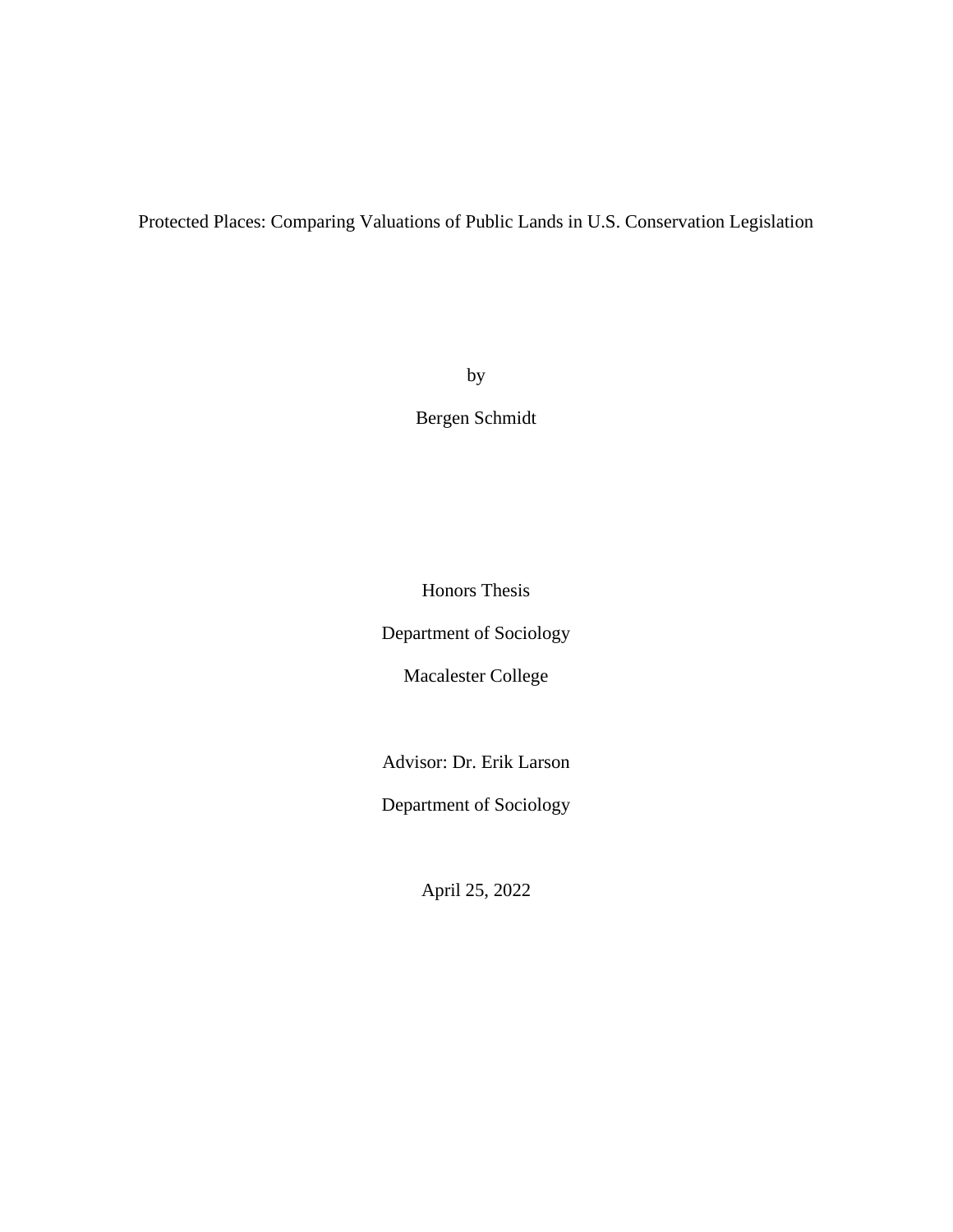# **Abstract**

Across American history, the federal government has chosen to protect over 600 million acres, nearly a quarter of the country's total land acreage, as public lands. This paper considers the process of valuation — where institutions organize competing value frameworks to determine worth — and how new cultural formations prompt a new process of valuation. Through a comparative study of the *Wilderness Act* of 1964 and the *Great American Outdoors Act* of 2020, this paper analyzes which values justify the protection of public lands. I find that public lands are valued in their use for humans, which stems from their designation as protected. In the *Wilderness Act*, public lands were worth protecting because of their separation from the industrial landscape; in the *Great American Outdoors Act*, this worth came from the land's integration into the post-industrial landscape. These acts represent two starkly different cultural formations, and, therefore, two distinct justifications for the worth of public lands.

# **Introduction**

In the U.S., public lands make up about a quarter of the total land acreage, spanning 600 million acres across the country. Throughout U.S. history, these lands have continued to be protected by all levels of government because we, as an American society, have deemed them as worthy of conservation. There is something about vast, undisturbed forests, roaring rivers, and never-ending canyons that we find worthy of permanent protection. If these places are worth something to us, then what follows is that they must hold value. The government continues to protect these places with the force of law because they have specific characteristics that make this nature worth protecting over other nature.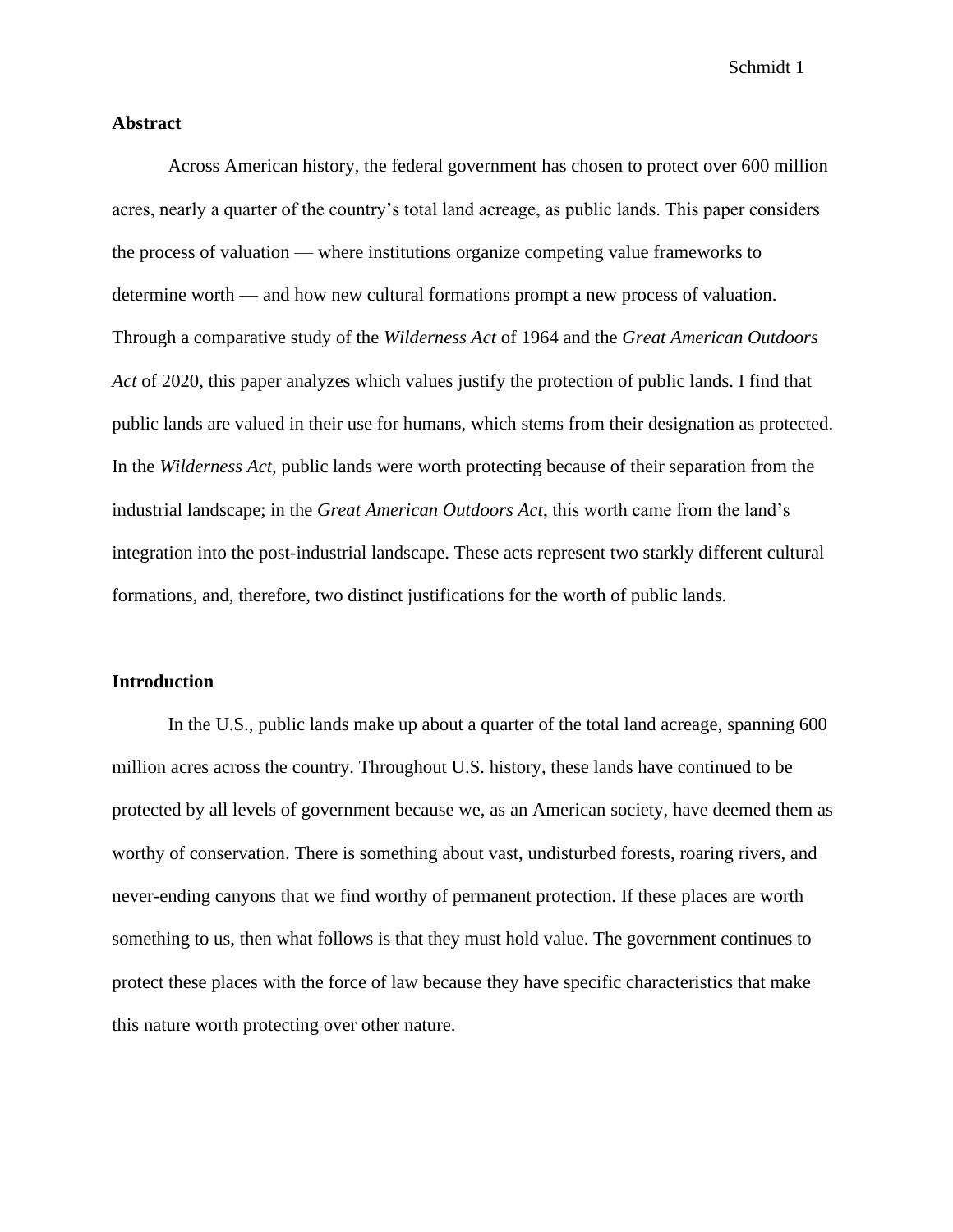In order to understand why we have protected millions of acres of public lands, I analyze the *Wilderness Act* of 1964 and the *Great American Outdoors Act* of 2020. The *Wilderness Act*  protected, and continues to protect, land as pristine wilderness. The *Great American Outdoors Act* provided funding to critical conservation efforts to ensure the longevity of our public lands. Both acts are considered by supporters to be the biggest conservation bills of their respective generations. This similarity in discourse is why they are key cases for comparison — each shows what was considered most valued and important about public lands at a specific point in U.S. history. I articulate how competing value frameworks have been organized differently over time to determine why public lands were worthy of protection in 1964 and 2020.

Through a comparative analysis of these two acts, I aim to understand why we have deemed these lands valuable. I examine how a shift in the cultural formation of public lands results in a new process of valuation which organizes specific value frameworks in order to justify the land's protection and derive the worth of public lands in a particular context. I explore how the value in the human use of these lands can override the organizational process of valuation. This human need is not synonymous with exploitation or disregard for nature, but I argue that public lands hold no value beyond their use to humans. In the *Wilderness Act*, the cultural formation of public lands saw this land as worthy of protection because of its separation from the American industrial landscape; in the *Great American Outdoors Act,* this worth was in the land's integration into the post-industrial landscape. While the categories through which these lands are valued have stayed constant over time, the cultural formation of public lands has changed, and, therefore, so has the rationale behind their worth.

In this paper, I aim to answer the following research questions: what values justify the protection of public lands in the U.S.? Given the vastly different contextual factors and unique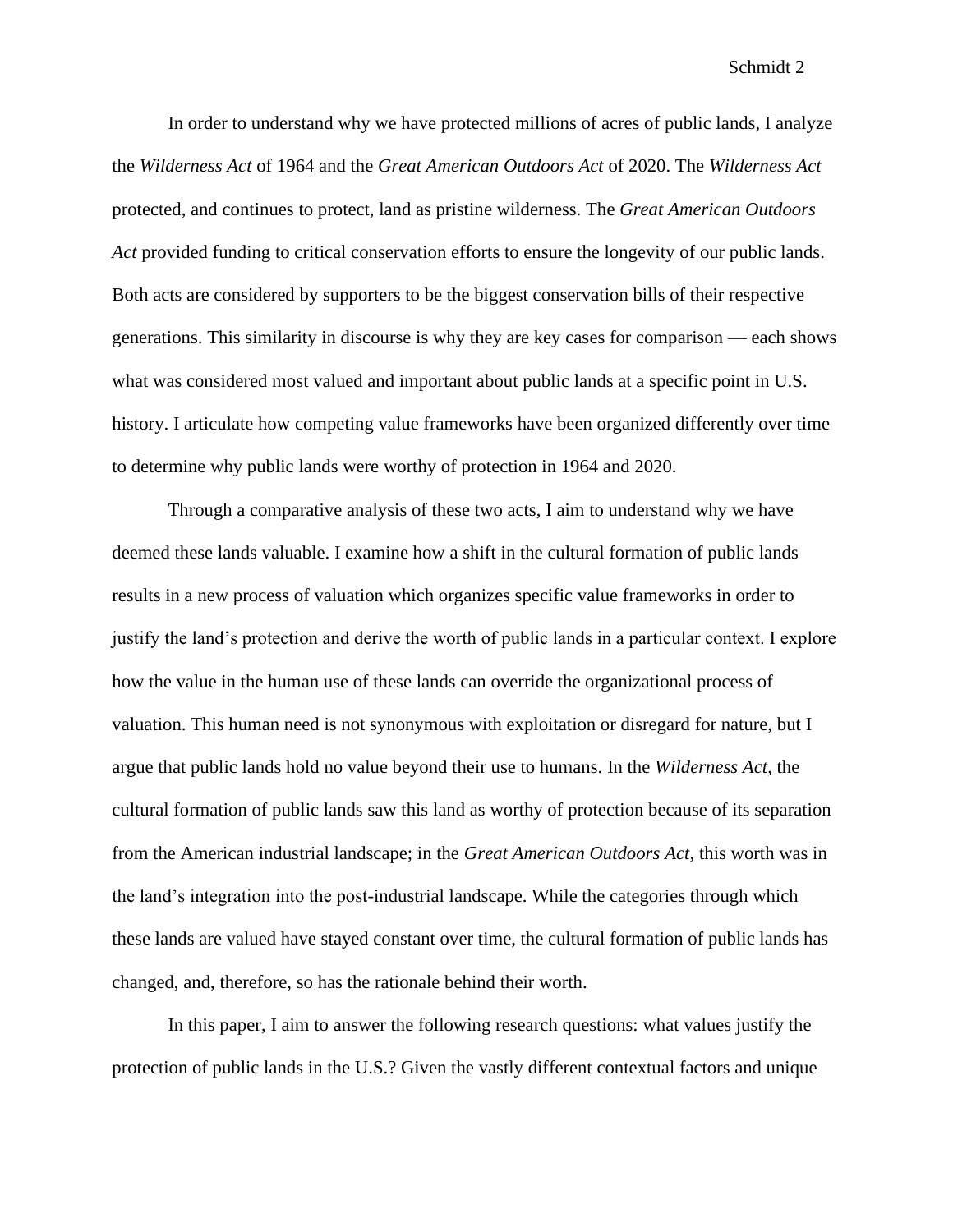cultural formations of public lands in the 1960s compared to the present, what are the implications of these values for the continued protection of public lands? How do the *Wilderness Act* and *Great American Outdoors Act* reflect these values and illustrate the worth of public lands in 1964 and 2020? I will first present a review of the sociological literature on environmental values and valuation and how these ideas apply to public lands. Second, I will give a brief overview of the methods and defend my analytical decisions. Third, I will describe the larger context for the *Wilderness Act* and *Great American Outdoors Act* in order to frame my value analysis. Fourth, I will analyze the two acts. I begin with the *Wilderness Act* and follow with the *Great American Outdoors Act*. I conclude with some final considerations, limitations of this research, and possibilities for future research.

# **Literature Review**

In this literature review, I consider how the value of nature, and public lands specifically, is not simply the result of static individual value categories. Instead, the worth and value of the natural world are developed through the process of valuation, which, when constrained in context, results in an answer to the question of "what is it worth?" Drawing on ideas from David Stark and Marion Fourcade, I connect the relationship between the process of valuation and the cultural formation of nature and explore how a new process of valuation is the direct result of a new cultural formation. I examine how organizations and institutions undertake the process of valuation practically, and how Congress, especially, reconciles competing value frameworks in an attempt to codify worth into law. However, while valuation always organizes competing value frameworks, there can be misalignment between valuation and value. Applying this process to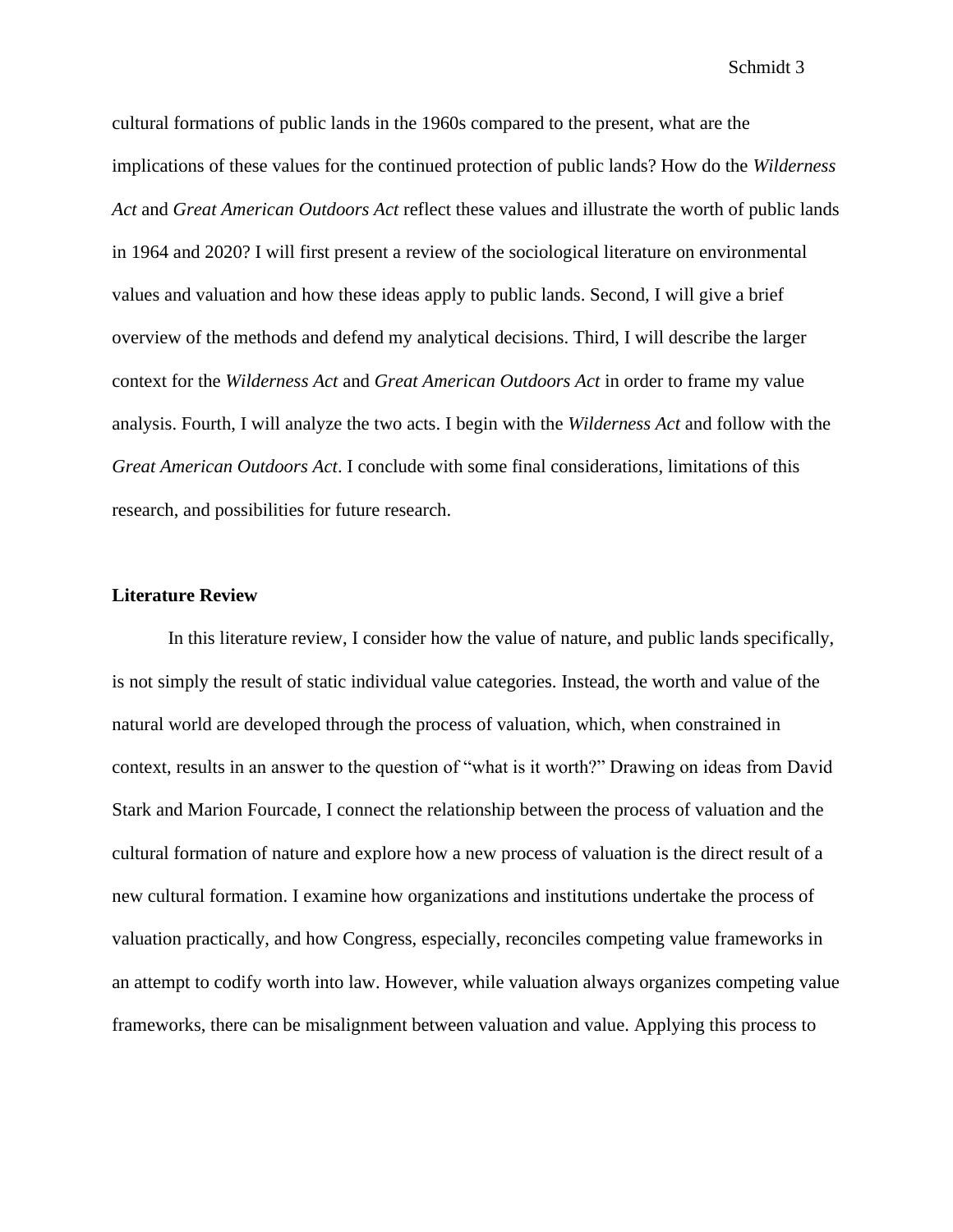public lands, I explain how and why public lands are considered worthy and how this justification of worth shifts with changes in the cultural formation.

# *Values*

*Environmental Values.* Sociological value research began as a functionalist theory in the 20th century, which assumed that values were present in everyday situations and that common values would distill onto all members of society (Spates 1983; Parsons and Shils 1951). In the late 20th century the discourse shifted to an empirical tradition, where sociologists argued that values directly influenced actions and were ingrained into the individual means of achieving an action (Spates 1983; Rokeach 1973; Schwartz and Bilsky 1987; Hitlin and Piliavin 2004; Miles 2015). From this empirical tradition, which focused on the individual's relationship to values, researchers began to construct categories of environmental values individuals could hold (Schwartz 1992; Stern et al. 1999). Schwartz (1992) was one of the first sociologists to conceptualize environmental values, including them in his list of universal human value motivations. In more recent discourse, three categories of environmental values emerged as dominant — biospheric, egoistic, and altruistic (Stern et al. 1999). They are considered to be the most influential values that underlie individual beliefs and attitudes about nature (Stern et al. 1999). Altruistic values indicate care for people beyond oneself; egoistic emphasize private benefits; biospheric center concern for ecosystems and nonhuman species (Stern et al. 1999). Van Riper et al. (2014) argue for the inclusion of a fourth category: hedonic values, which derive from short-term pleasure (such as recreation). While these four categories are a starting point for an analysis of environmental values by acknowledging motivational categories, this type of analysis neglects to consider the processes that create these categories in the first place, and the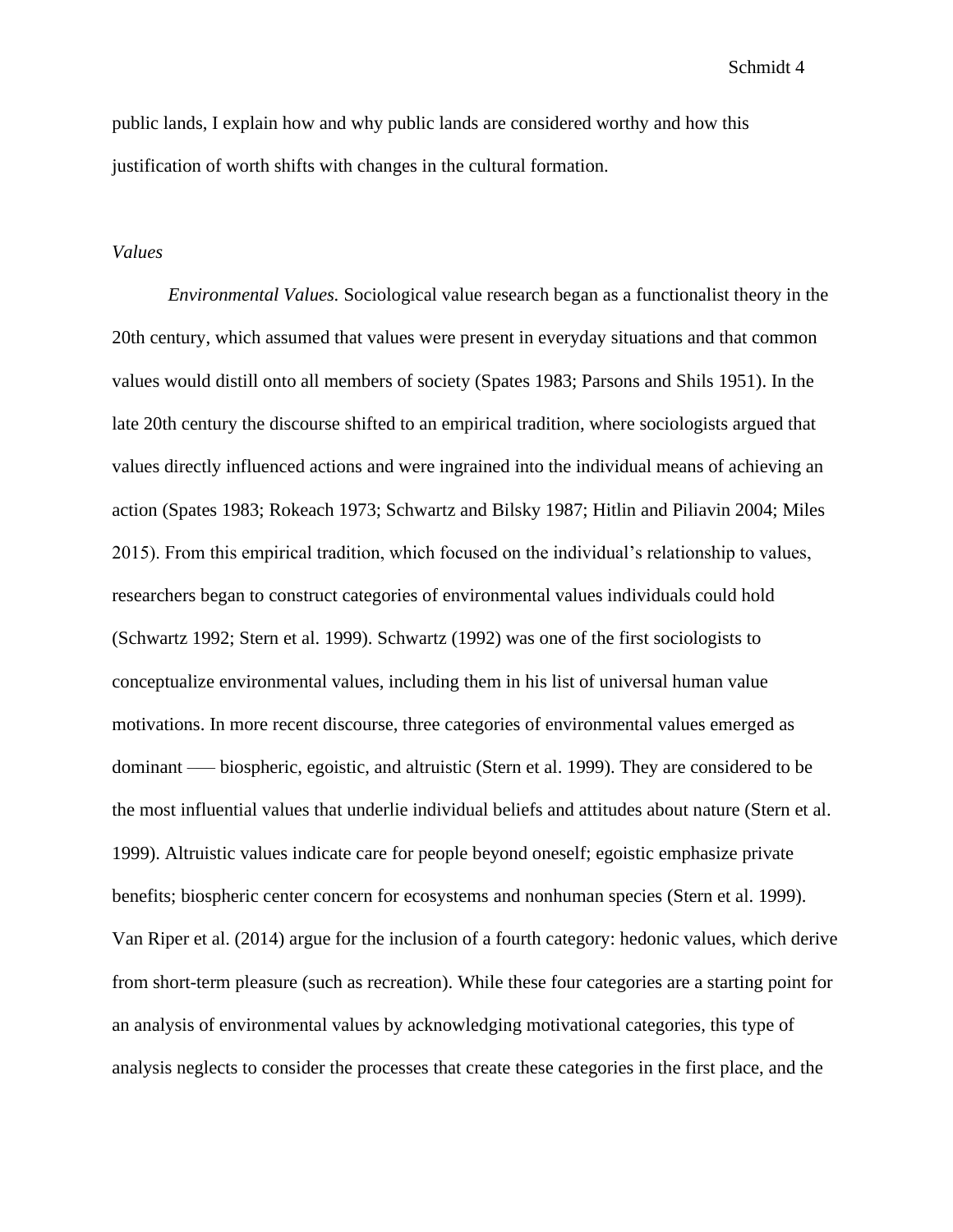role of larger social forces in shaping the reasons that individuals value nature. The value of nature cannot be ascertained solely through understanding what individuals value — there are dynamic processes and cultural understandings involved that must be recognized.

# *Valuation*

*What is valuation?* While these categories help create an analytical framework, and I draw on them to create my value categories, it is the process of valuation that tells us how organizations actually value. Valuation is the process that an organization undertakes in order to figure out why something is valued and what that something is worth (Stark 2009). Valuation, which is distinct from the static category of a "value," assesses competing value frameworks or incompatible evaluation measurements to determine worth (Stark 2009:8). It is the organization of competing value frameworks in order to discern which values matter most in a specific context (Fourcade 2011). For U.S. public lands, their protections derive from their worth, which is contingent on the valuation process.

The ultimate goal of valuation is to determine the worth of an entity. Whenever valuation introduces new competing value frameworks, the worth of an entity shifts. The process of valuation, then, occurs simultaneously with a process of figuring out worth (Stark 2009:7). When actors are presented with multiple values, they must determine which "order of worth is salient for the object in question" (Barman 2016:8). Stark (2000) underlines the importance of valuation because it answers this question of worth. He claims that the question of "what are you worth?" results directly from the relationship between values and valuation and becomes "unambiguous when constrained by context" (Stark 2000:16; Stark 2009). Valuation is about sifting through competing value frameworks and defending worth through the chosen values. Fourcade (2011)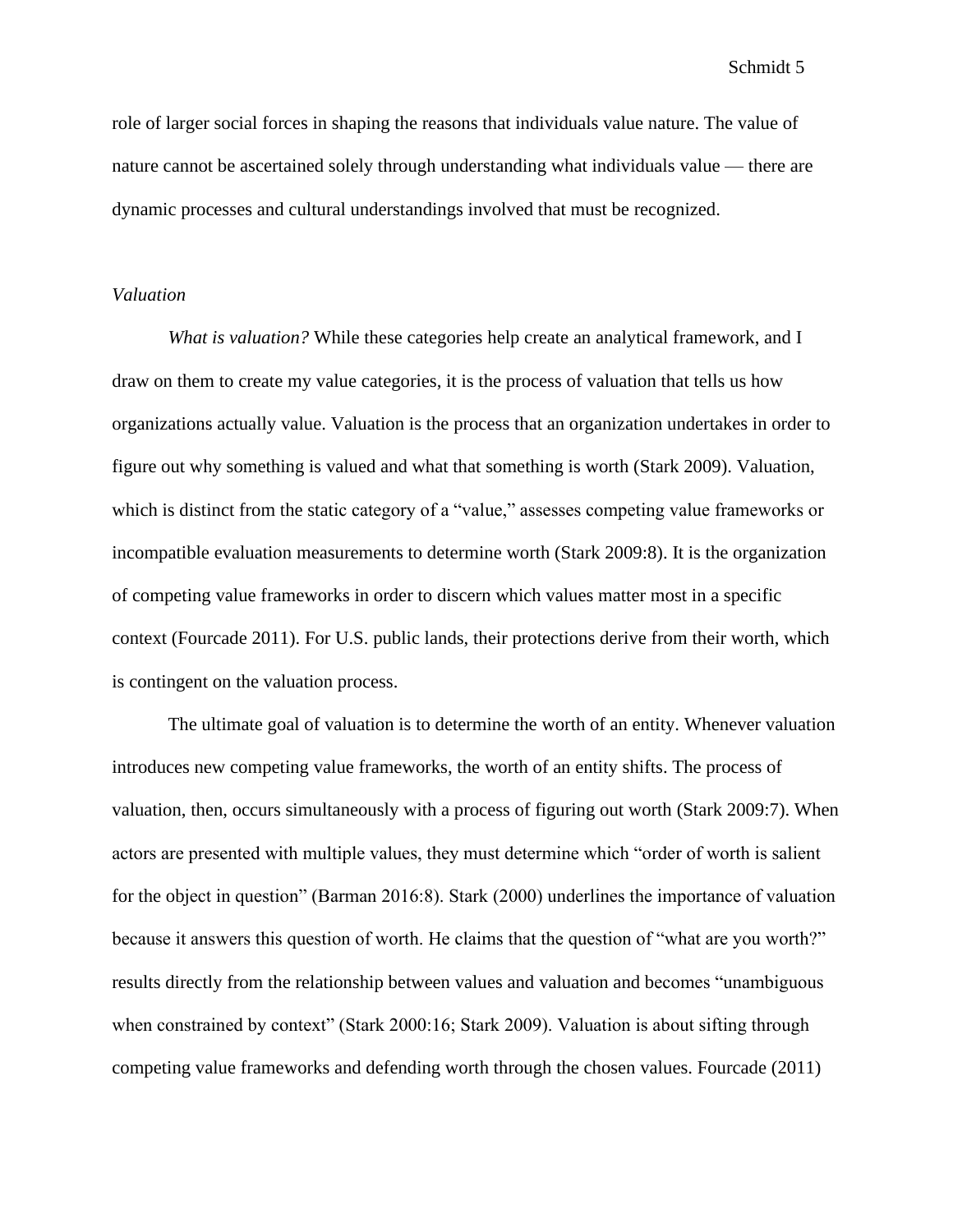asserts that this puzzle of justifying worth is how competing value frameworks (of nature) become a concrete answer to Stark's (2000; 2009) question of "what are you worth?" Valuation must be recognized as an organization searches for what is valuable and worthy in order to understand the rationale behind the hierarchical order of value categories which determine worth.

*When does valuation occur?* Valuation occurs whenever a new cultural formation is developed, and a new cultural formation results in a new justification for the worth of an entity, necessitating a re-evaluation of value (Fourcade 2011). Valuation itself incorporates structures of worth to reach a cultural formation that collectively represents how we view an entity such as nature (Fourcade 2011:1769). The cultural formation of an entity is critical in developing worth and value because it helps make certain the most valued value frameworks will rise to importance (Fourcade 2011:1731). Because valuation is not linear — organizations do not easily sift through information and automatically select what counts — they must take into account how the valued thing is collectively understood (Stark 2009; Fourcade 2011). The process must be studied in specific "cultural settings" because the worth of an entity becomes tangible only when constrained by context (Dewey 1939:64; Stark 2009:32). Fourcade writes, "It is also indispensable to look at the valuation of intangible goods as being dependent on the cultural meaning of the goods to be evaluated themselves" (2011:1735). Valuation does not occur outside of contextual factors— because it relies on a cultural formation, it is deeply intertwined with the processes of social construction. Nature, and public lands, are a human construction, and so "the way we describe and understand [the natural] world is so entangled with our own values and cultural assumptions that the two can never be fully separated" (Cronon 1995:25).

It is the role of organizations to funnel these collective representations into concrete valuation processes which decide what is most valuable (Fourcade 2011). An organization's role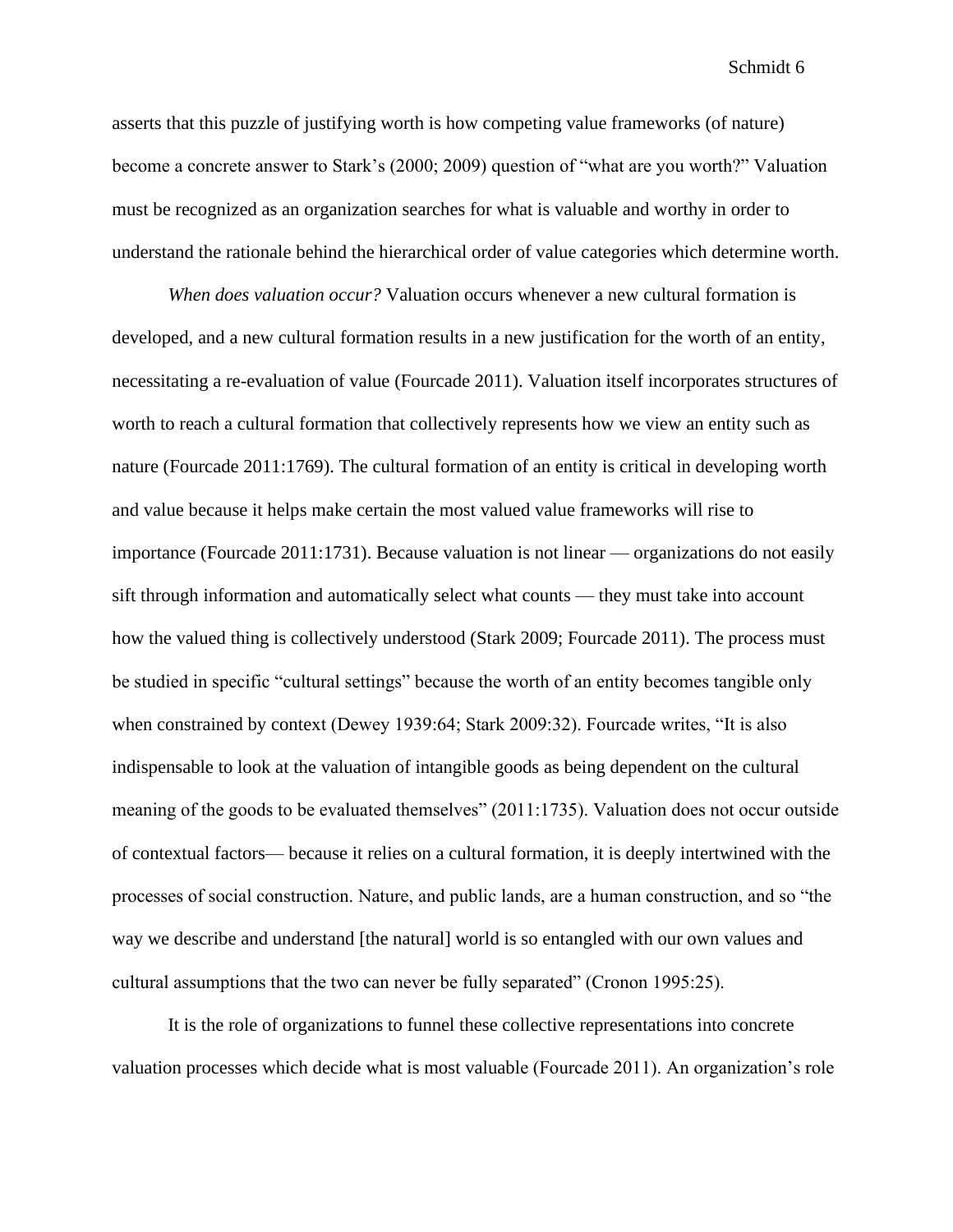is to elicit the value of things where the reasons for their valuation are not necessarily clear (Fourcade 2011). Fourcade (2011) asserts that to understand the economic value of nature, we must look beyond individual desires to the social organizations that frame our perceptions of the environment. Congress frames our perceptions, which is why its process of valuation is so critical; it is the "collective representation" (Fourcade 2011:1731). The cultural formation and valuation process are intensely connected — how and why we value is deeply affected by how something is culturally constructed. Looking to nature specifically, organizations must reckon with the "tension between the 'useful' and the 'beautiful, the 'commercial' and the 'inalienable'" — all parts of the cultural formation" (Fourcade 2011:1737). National parks, as an example, are simultaneously places of outdoor recreation, resource protection, and sites for scientific research. Their worth is dependent on which of these value frameworks becomes most important through valuation. The worth and value of an entity, then, is the result of a new cultural formation, which compels a new process of valuation and a reorganization of competing value hierarchies.

*Do values and valuations line up?* In valuation, the goal is to organize competing value frameworks to determine the new worth of an entity. However, there can be cases where valuation and values do not line up, where the process of valuation does not result in an accurate depiction of worth and value. Organizations try to arrange competing value frameworks but can struggle to in the face of competing definitions of worth. The valuation process does not always line up with the answer to the question of "what is it worth?" (Stark 2000; 2009). Fourcade (2011) claims that the cultural formation of nature ensures that the most valued values become the justification for worth, but, in particular contexts, these most valued values instead become only lofty goals. In the case of Congress, the final representation of worth and value is in the legislation produced, yet, oftentimes, the value hierarchy described in debates and by members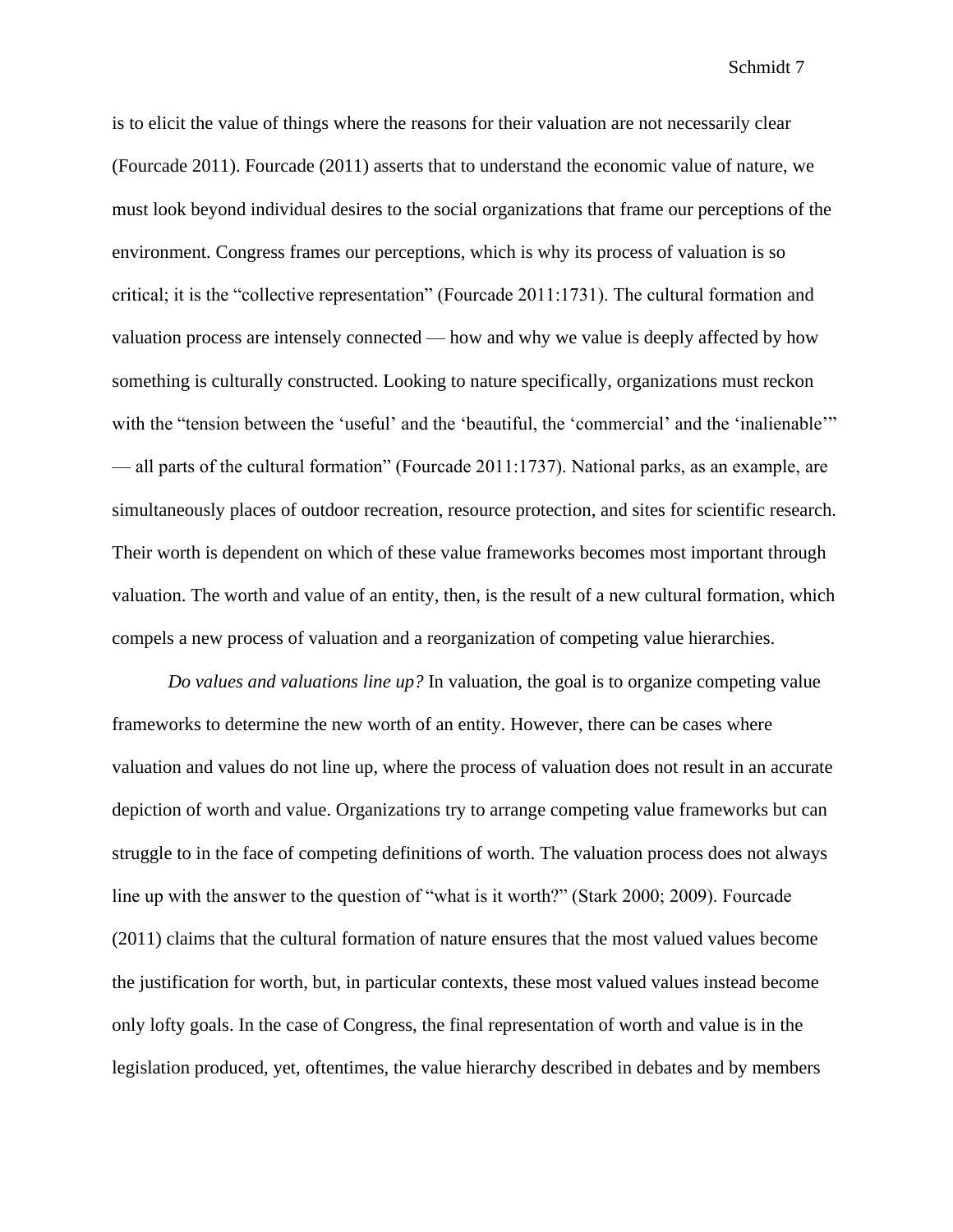of Congress is not what the law reflects. Congress, as a "collective representation," is still influenced by external social and political contexts, and so, while a consensus will be reached in the form of legislation, this does not mean that everyone will completely agree on the final valuation (Fourcade 2011). Valuation, then, does not always ensure that what is most valued rises to the top of the final hierarchy.

For Stark (2009), a challenge of valuation is what he terms "organizing dissonance." In Congress, there are hundreds of members with different political affiliations, beliefs, moral codes, and constituencies, and the organization is tasked with attempting to reconcile these differences to create sound legal code. Dissonance is the clash of competing value frameworks as organizations, such as Congress, undertake the search for what is valuable (Stark 2009:27). Through the organization of dissonance, Stark (2009) argues that the true value and worth emerge because this clash ensures that the most important values rise to prominence. If dissonance is not successfully organized and organizations are unable to recognize a consistent value hierarchy, then valuation may not result in a current assessment of worth. As stated above, sometimes, in legislation, the values expressed most passionately by individual members of Congress are not present in the legal document. This is not a complete failure of valuation, but a case where external contextual factors limited the ability for the most intimately held values to become systemized. There are also cases explored in this paper where dissonance is organized — Congress agrees upon which values are most important — and even then they fail to show up as codified legal doctrine. Clearly, if Congress is able to pass a law, then there is a certain degree of coherence among members, even if a complete, collective consensus is not reached. Yet, we are still left with this disconnect where the organization of competing value frameworks (the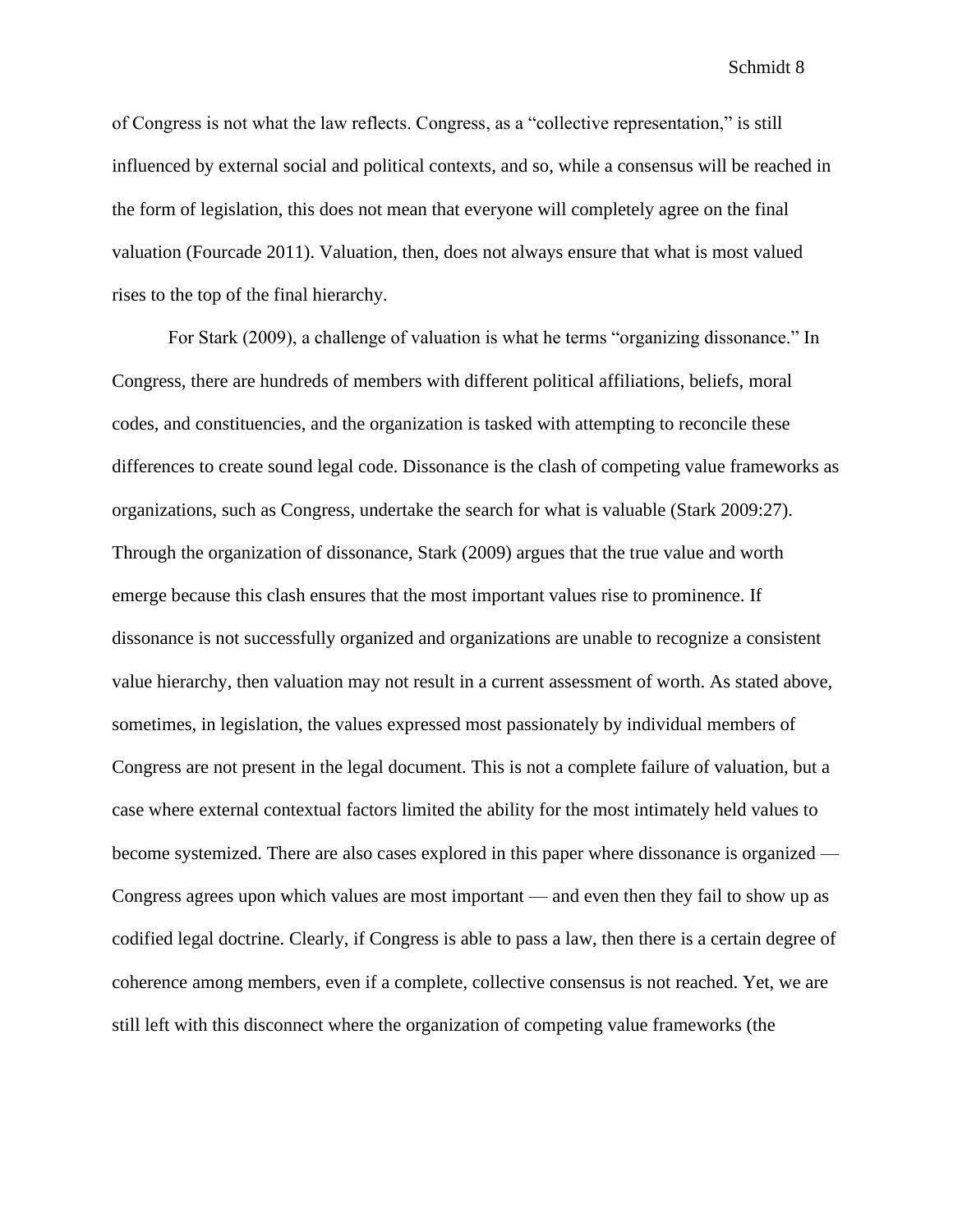valuation process) may result in the worth of an entity that does not completely line up with the process itself.

*Public Lands Valuation.* In the case of public lands, valuation occurs in order for Congress to decide which values are most important in protecting public lands. Debate is less about whether or not public lands are worthy of protection, and more about how far this protection goes. This protection, and, therefore, the valuation of public lands begins with the idea of "weak anthropocentrism." Bryan Norton (1984) argues for this idea, which simultaneously emphasizes the value of human experiences in nature and the existence of harmony between humans and nature as bases for value formation. Norton defines weak anthropocentrism as a non-exploitative anthropocentric value that does not recognize the intrinsic value of nature but still sees value in it (1987:12). Effectively, weak anthropocentrism identifies that the value of nature is not always direct and tangible — there are moral and aesthetic values that are still consumptive but not exploitive (Norton 1987). From weak anthropocentrism, subsequent, more specific, value categories emerge as specific reasons for protection.

The valuation of public lands, however, does not begin and end with weak anthropocentrism. As the cultural formation of public lands shifts, a new process of valuation must occur to understand the collective worth of these lands. Weak anthropocentrism frames the value of public lands, but it manifests differently as a result of different cultural formations. Fourcade (2011) explains that the valuation of nature is so powerful because it does not stand outside of society but is instead a process deeply embedded into our collective representations. Still, across the history of public lands in the U.S., Congress often does not live up to its promises of the worth and value of these places. Throughout the valuation process, members of Congress speak about lofty goals of conservation and land protection but always agree to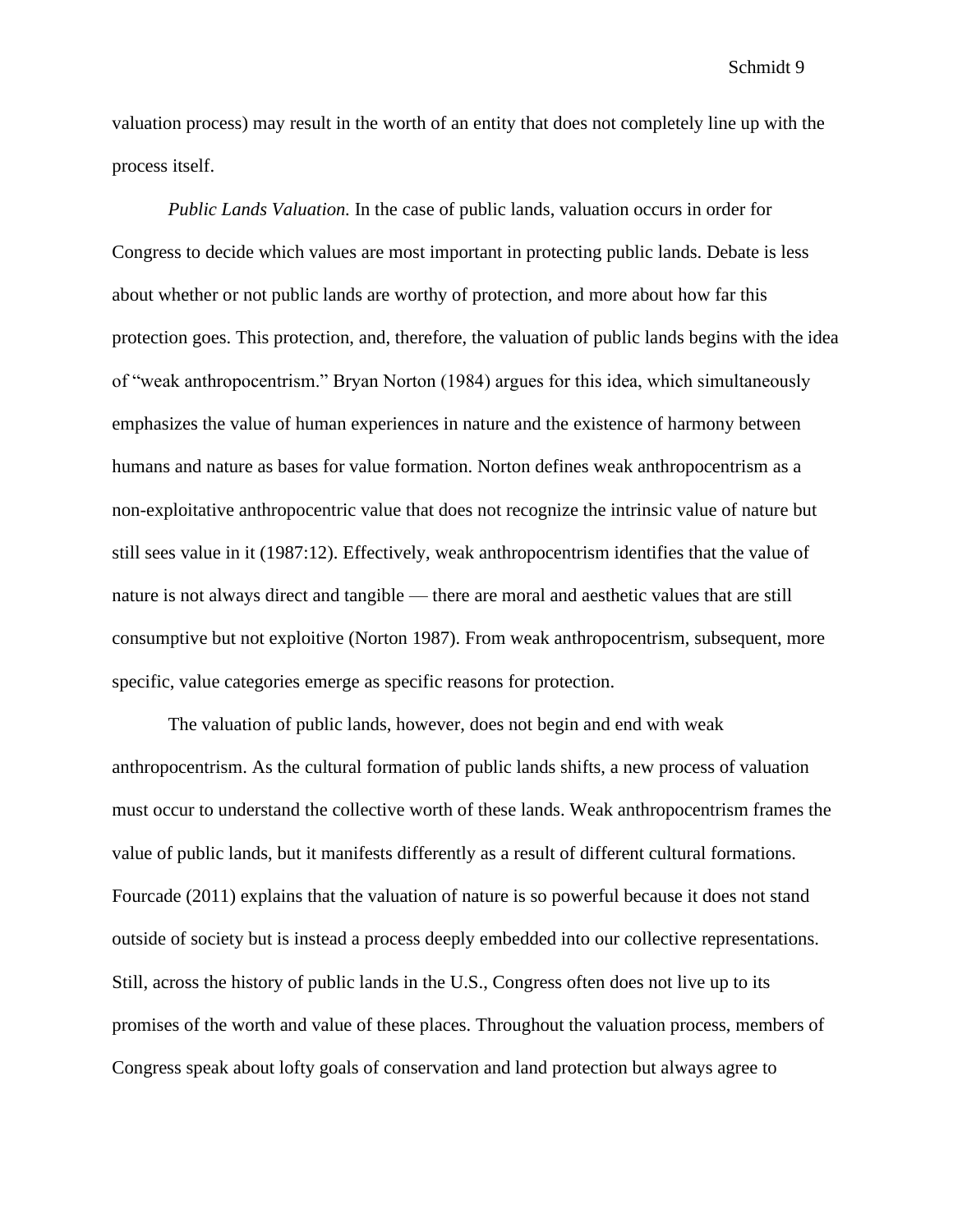emphasize the interests of humans and weak anthropocentrism in the legal documentation. Understanding the valuation of public lands means understanding how Congress must, over and over, decide which value frameworks are most valuable as it secures the worth of public lands as protected places under the law.

### **Methods**

The main sources of data I will be drawing from in this analysis are the texts of the *Wilderness Act* and *Great American Outdoors Act*, and the Congressional Record where each act is discussed. While each act focuses on different aspects of public lands protection, they share overarching rhetoric of conservation and land preservation. I analyze the text of each act for the values most present and to understand how the discussions on the Congressional floor translated into legislation. Beyond the text of each act, I draw most of my analysis from the Congressional Record. In the case of the *Wilderness Act*, I also examine different versions of the bill that were available. I found the Congressional Record to be most important for my value analysis because it articulates the thinking of the individuals who wrote each bill, the cultural ideas most notable about public lands, what debates were most prominent, and how personal values were applied to the larger ideas present. The Congressional Record gives insight into the process of valuation through its detailed record of the thoughts of members of Congress.

I began by reading the acts and Congressional Record for statements that indicate any value of nature, and noted in what ways, and how often, this value was expressed. Over time, I developed a systematic set of categories. I coded each excerpt using that set of value categories, which provided the basis for my analysis and comparison. The categories are general use for humans (weak anthropocentrism), recreational, spiritual, concern for future generations, and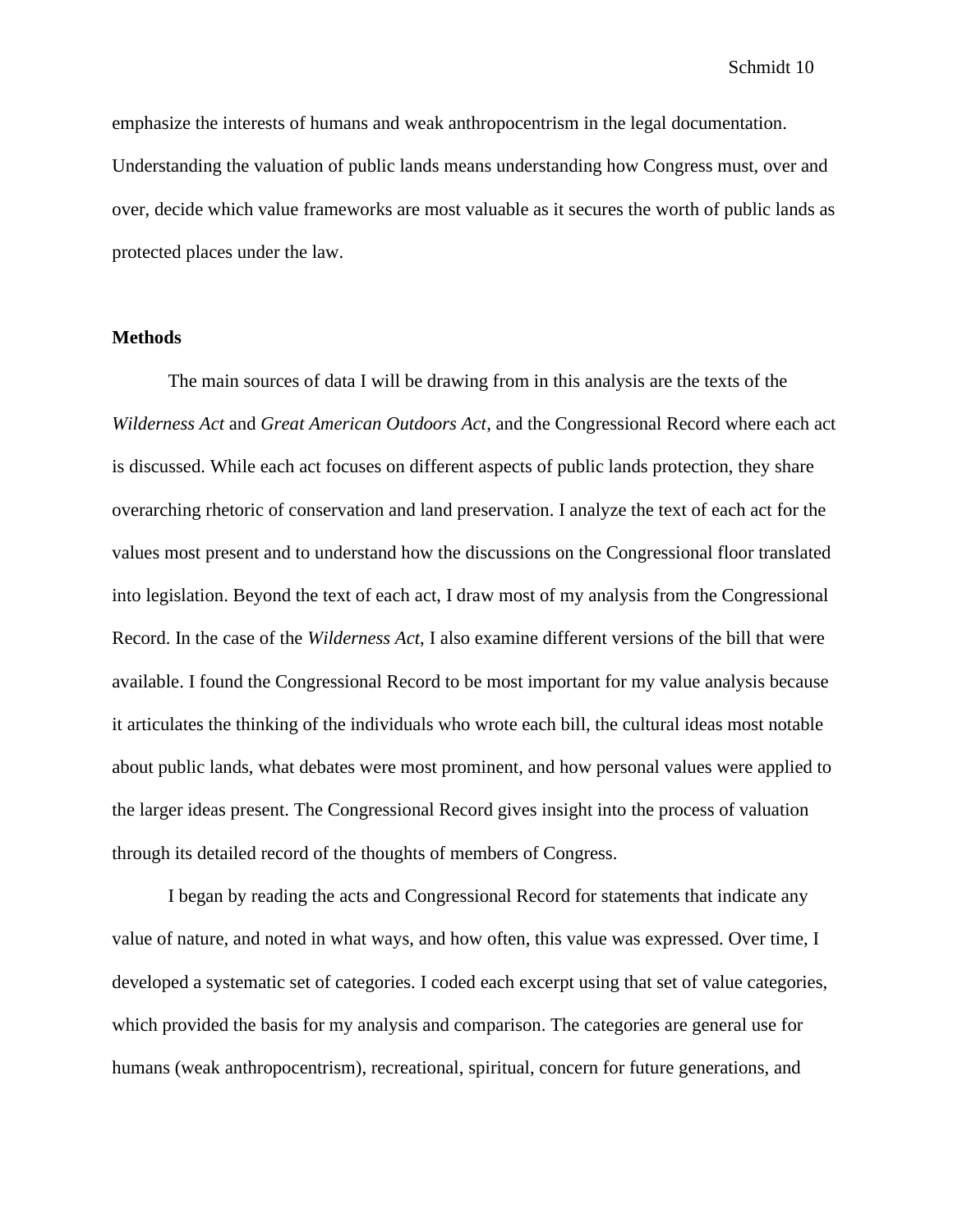economic. I used excerpts from the acts and the Congressional Record that expressed each of these values to develop my analysis and conclusions.

# **Context**

Before examining individual values, I consider the larger contextual factors of the *Wilderness Act* and the *Great American Outdoors Act*. There was over a half-century of history that occurred between their passing — each act exists in entirely different social, political, and environmental circumstances. They contain completely different cultural formations of public lands, which results in two distinct processes of valuation and determining of worth. These larger contextual factors are an important preface to my analysis because they illustrate the conditions in which valuation was taking place.

# *Historical Context*

The *Wilderness Act* of 1964 created the National Wilderness Preservation System, which systematically protects millions of acres of wilderness across the U.S. Over the last sixty years, this system has continually created new wilderness designations, which is the strictest public lands designation in the U.S. The architect of this Act was Howard Zahniser, co-founder of the Wilderness Society. Zahniser saw the *Wilderness Act* as Congress' chance to ensure wilderness would be preserved and that this quality of land would not be lost (Harvey 2014:165). The Act was signed into law by President Lyndon B. Johnson during a period in American history when outdoor recreation and ensuring a clean environment for the American public were of chief concern for the government (Turner 2012). At this time, most Americans held pride in the government, and the Act appealed widely to American values on nature. (Turner 2012). It had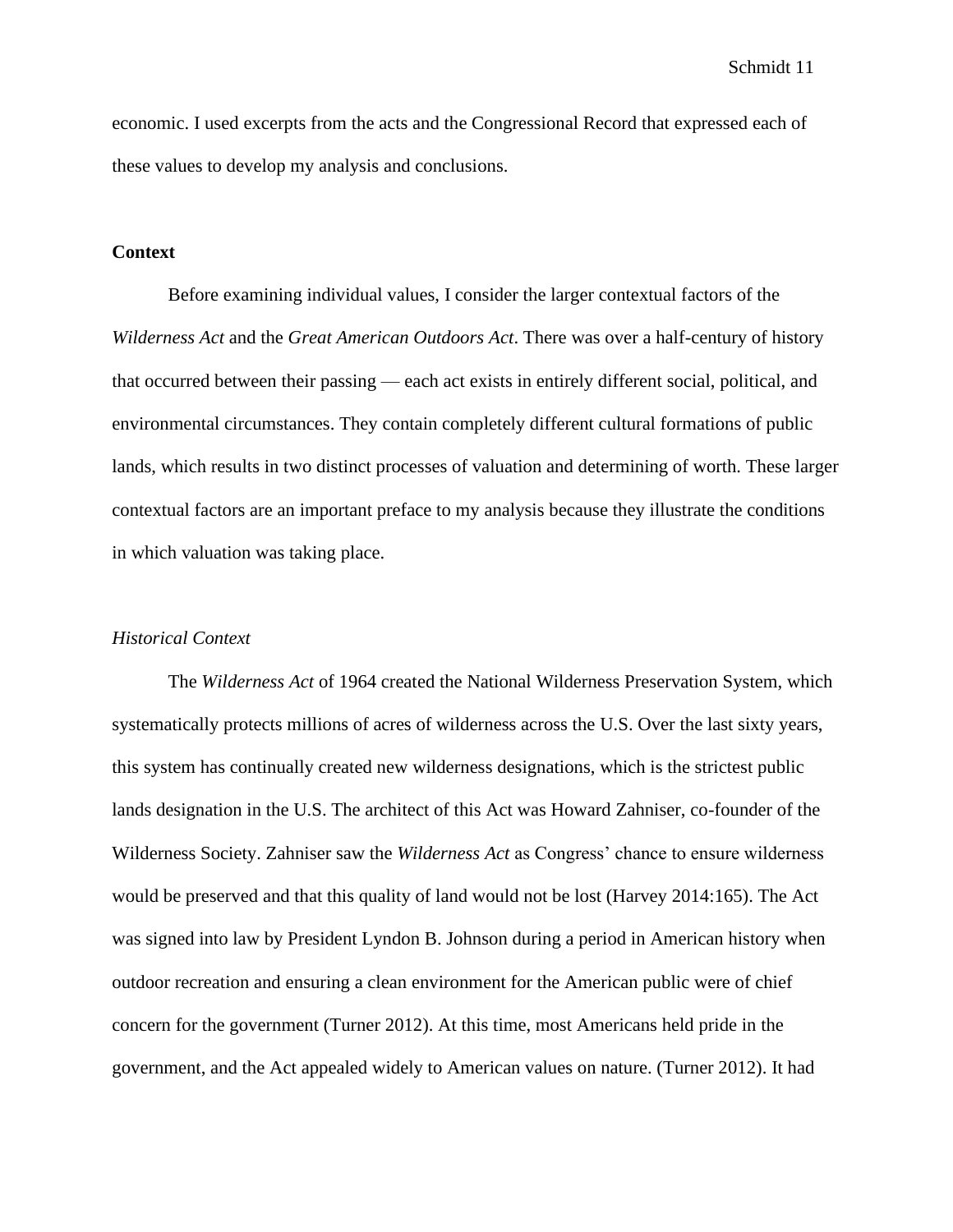broad bipartisan support, passing the House 374-1 and the Senate 73-12, and was a symbol of Congress' strong, bipartisan commitment to conservation.

The *Great American Outdoors Act* of 2020 was signed into law on August 4, 2020 by President Donald Trump. The Act has two principal purposes. First, the Act created the National Parks and Public Land Legacy Restoration Fund to address the massive maintenance backlog in the national parks system (*Great American Outdoors Act of 2020*, Public Law 116-152). Second, the Act designated permanent funding for the Land and Water Conservation Fund (LWCF) (*Great American Outdoors Act of 2020*, Public Law 116-152). The Act faced massive obstacles to its passage: one of the most conservative presidents in U.S. history, a worsening global pandemic, a Republican majority in the Senate and Democratic majority in the House, and two parties that could not be further apart ideologically on environmental issues (Brenan and Saad 2018; Pew Research Center 2018). Its passing was a perfect storm of factors that few environmentalists believed to be possible — Americans were yearning to get outside as a result of COVID restrictions and several tough reelection battles created an opportunity for the parties to reach an agreement on conservation priorities (Harsha 2020). When the *Great American Outdoors Act* passed, it was praised for the real benefits it provides to the American people from economic to recreational — and its power to further integrate these lands and make them even more accessible to the public.

# *The Biggest Conservation Acts of Two Generations*

The *Wilderness Act* and *Great American Outdoors Act* are both considered to be two of the largest conservation bills of their generations. The *Wilderness Act* is solely concerned with wilderness lands and how to ensure their protection, while the *Great American Outdoors Act*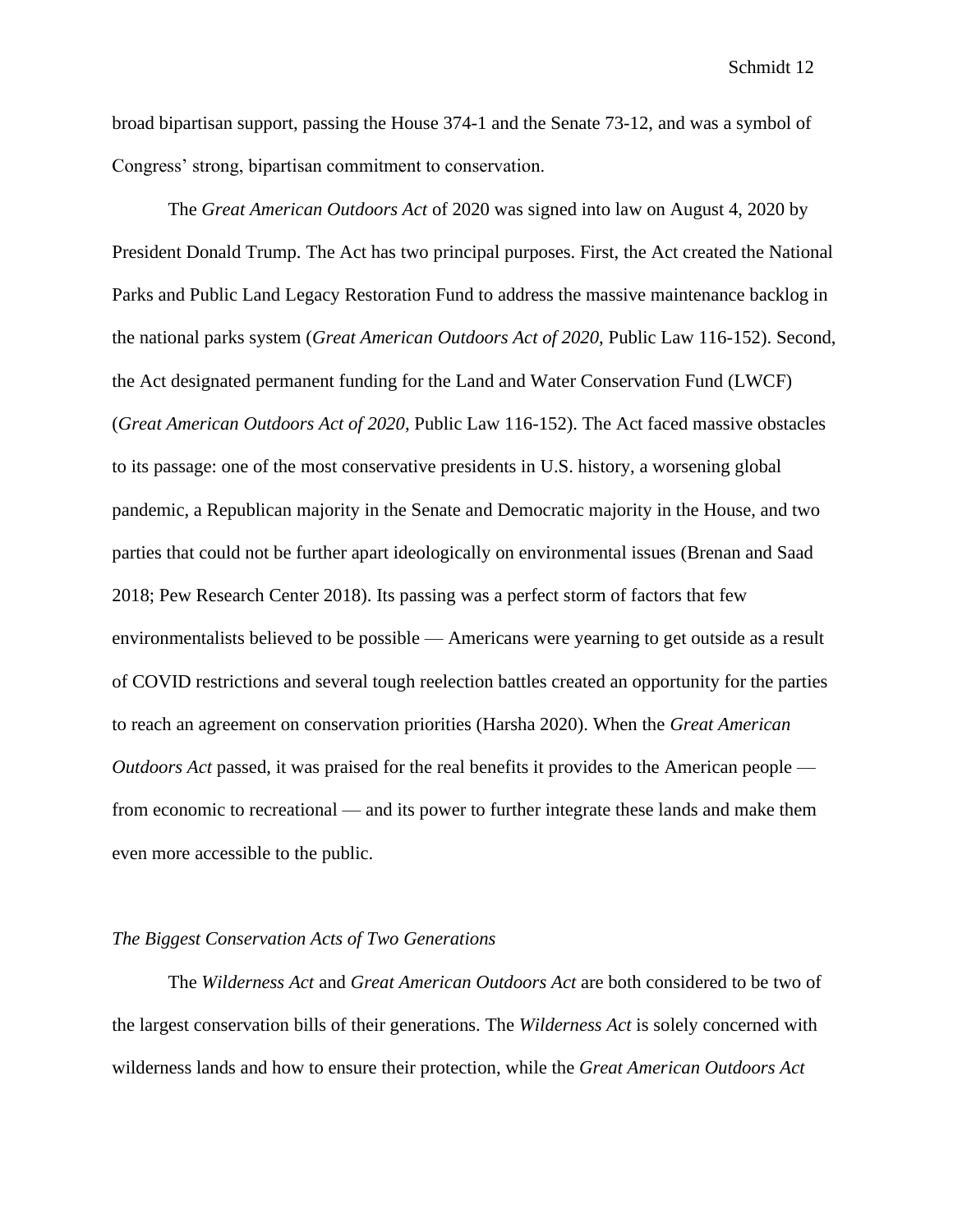addresses the restoration of public lands more generally. While the *Great American Outdoors*  Act makes no mention of wilderness, the two acts both directly address conservation and are considered to be once-in-a-generation conservation efforts. The *New York Times* called the *Great American Outdoors Act* a "Landmark Land Conservation Bill" and multiple *Associated Press* articles wrote that the Act is the most significant piece of conservation legislation in half a century (Karni 2020; Daly 2020; Superville 2020). Organizations such as the Sierra Club and the Wilderness Society also applauded the passage of the Act, citing its importance for ensuring that our public lands stay protected and preserved (Karlson 2020; Wilderness Society 2020). The *Wilderness Act* was a turning point in American environmentalism, as it is one of the first bills in a wave of environmental reform that came in the 1970s (Turner 2012). The Wilderness Society and Zahniser alike consider it one of the U.S.' biggest conservation achievements (Wilderness Society 2020; Harvey 2014). Still, while the rhetoric used to describe the *Wilderness Act* and *Great American Outdoors Act* hails them as the saviors of U.S. public lands, they are not. Over and over, these acts show how the primary justification for their worth was not in their inherent value as nature, no matter how many times this motivation was used. Public lands were protected because we decided, as a country, that their use was in their protection — this protection just looked different as the cultural formation of public lands shifted. Conservation, in these two acts, is not for the land, it's for the people.

#### **Wilderness Act of 1964**

I split my analysis of the *Wilderness Act* into two sections. First, I look closely at how the Act defines wilderness, and how this definition created the foundation for the values on which wilderness was built. Second, I analyze the values present both in the text of the bill and the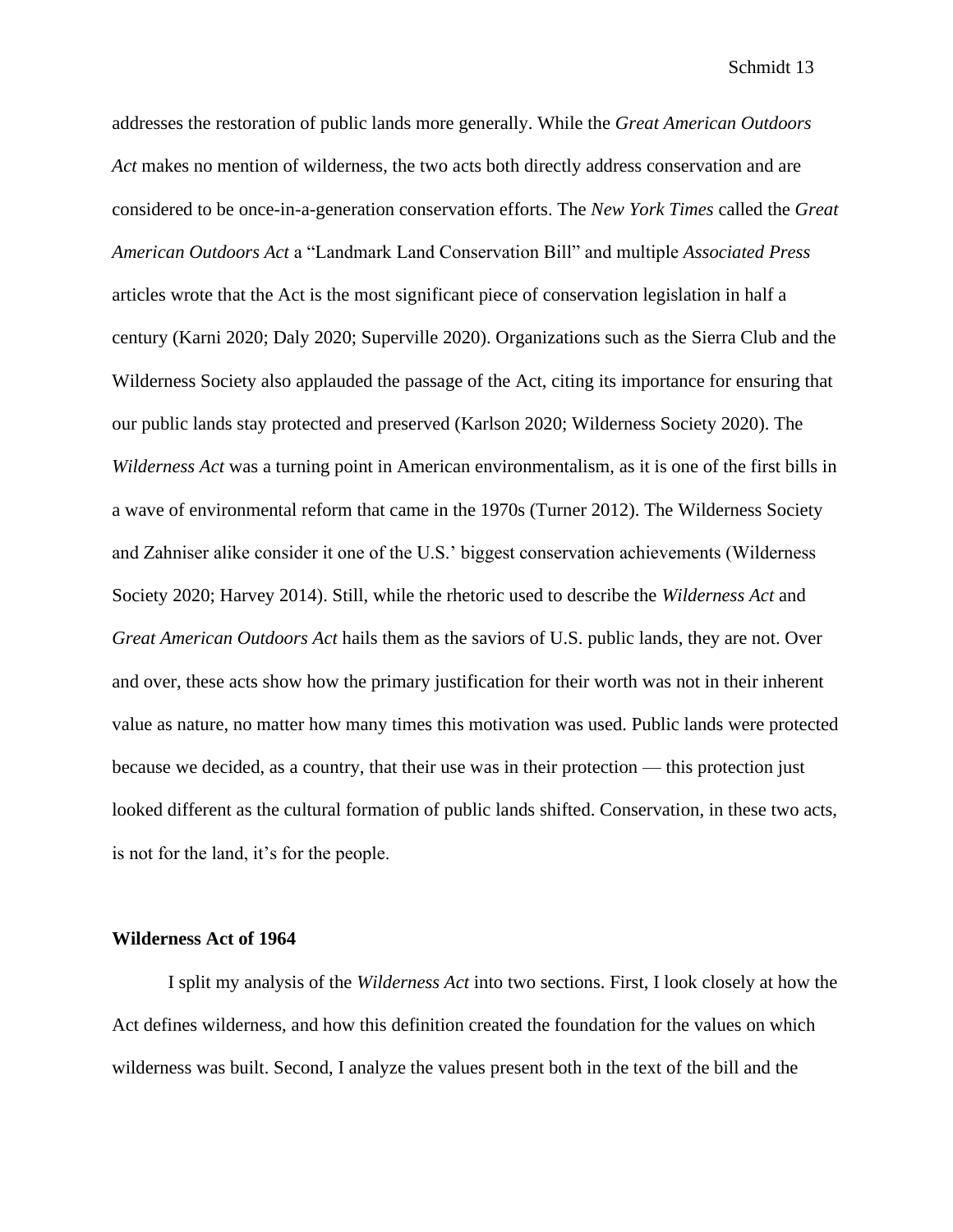Congressional Record. These values are: a general use for humans, recreational, spiritual, and concern for future generations. I argue that, in the 1960s, the cultural formation of public lands saw the worth of wilderness in its purpose as an escape for Americans to experience untouched nature. Wilderness was valued for its separation from imprints of the dirty urbanized, industrial American landscape (Block 1990). Members of Congress tried to emphasize that wilderness was worth protecting because of its inherent need to exist as untrammeled, but, ultimately, this worth could not become disconnected from wilderness' use to Americans as an opportunity to escape into nature.

# *Definition of Wilderness*

Across the eight-year fight for the *Wilderness Act*, the legal definition of wilderness directly reflected the cultural formation of public lands, ensuring that this definition defined wilderness as land known for its primitive, enduring qualities. The first sentence of the *Wilderness Act*, which most succinctly defines wilderness, reads, "A wilderness, in contrast with those areas where man and his works dominate the landscape, is hereby recognized as an area where the earth and its community of life are untrammeled by man, where man himself is a visitor who does not remain" (*Wilderness Act of 1964*, Public Law 88-577). This sentence juxtaposes wilderness against the imagined typical American landscape, stating that this land is valued for its separation from all other lands in the U.S. because it is untrammeled. "Untrammeled" originates with Zahniser, who intentionally chose that word because it emphasized wilderness as a place that is free from the hand of man (at least the white colonizer) (Harvey 2014). The persistence of this untrammeled ideal ensured that Americans saw this land as "morally pure" and their absolute right (Fourcade 2011:1736). Together, Congress and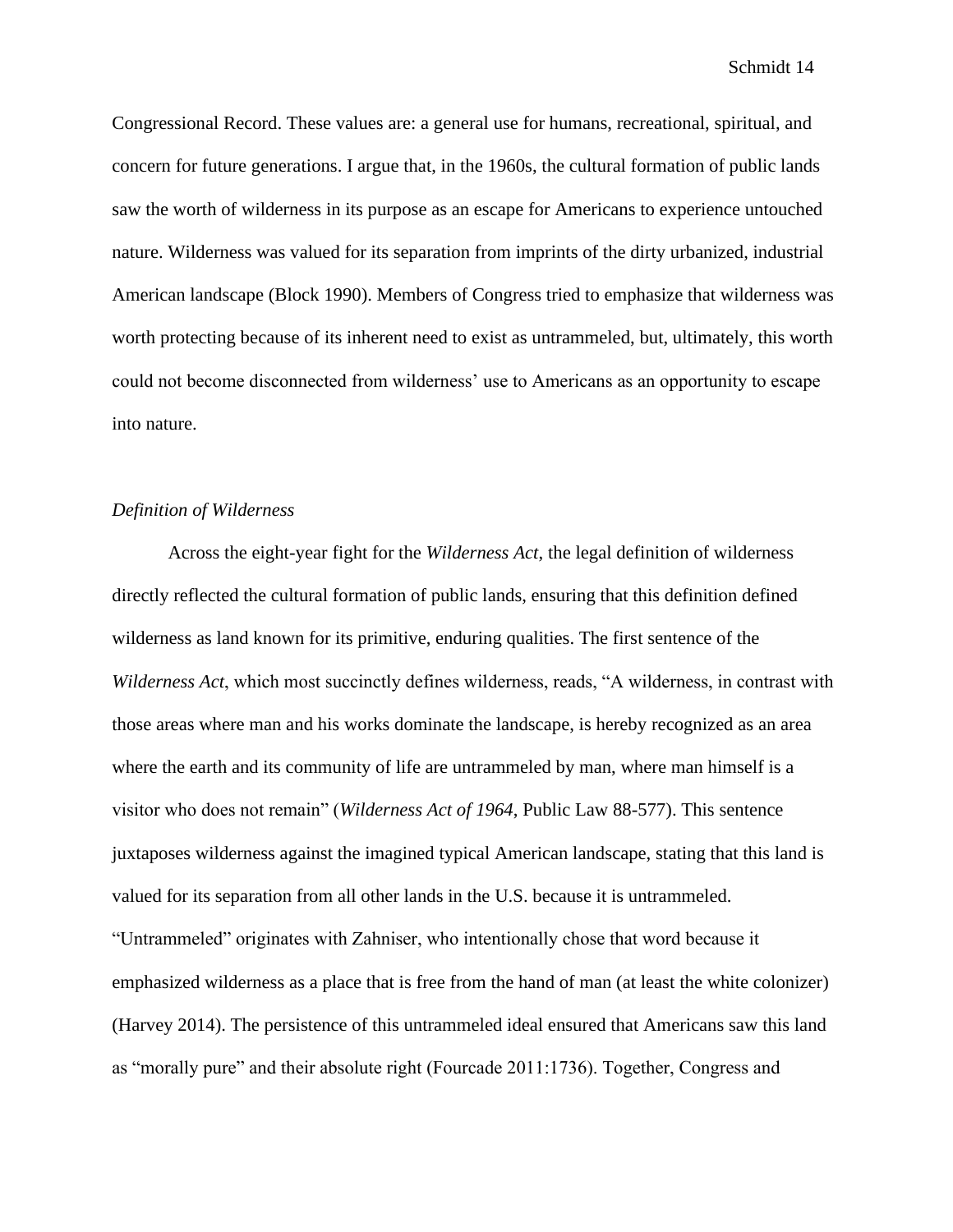Zahniser invented the societal idea of wilderness through this carefully curated word choice (Cronon 1996). Prior to the passage of the *Wilderness Act*, lands were protected as "wilderness," "wild," "primitive, or "roadless" (to name a few), all of which held similar characteristics and protections to the legally defined wilderness — the key difference was that these lands did not have the protection power of Congress behind them (Sutter 2002:253). When the *Wilderness Act*  was passed, many of these areas were re-designated as wilderness and, therefore, defined using the Act's definition (Turner 2012:50). Under the *Wilderness Act*, wilderness inherently became more valuable because it was now legally defined as untrammeled.

However, while wilderness was defined as untrammeled, the most important values, and provisions in the Act, tell a story where Congress went out of its way to ensure that the land could be trammeled. Even as the untouched quality of wilderness was emphasized and defended throughout the process of valuation, ultimately, when the *Wilderness Act* became law, the values present in this definition did not line up with the most important values expressed throughout the rest of the Act. Untrammeled, as an answer to the question of 'what is wilderness worth?' became lost over debates of human use and degrees of permissible trammeling.

# *Values in the Wilderness Act*

*The Value of Wilderness for Humans.* In both the text of the Act and the Congressional Record, supporters of the Act attempt to define the worth of wilderness in its intrinsic, untouched state. The valuation process, which constructed the worth of wilderness in its use as separate from the typical, urban-industrial American landscape, was coded in language of values that tried to convincingly argue that this act was only for the protection of the land. But, in practice, by setting aside huge tracts of land, the "federal government legitimated the conceptualization of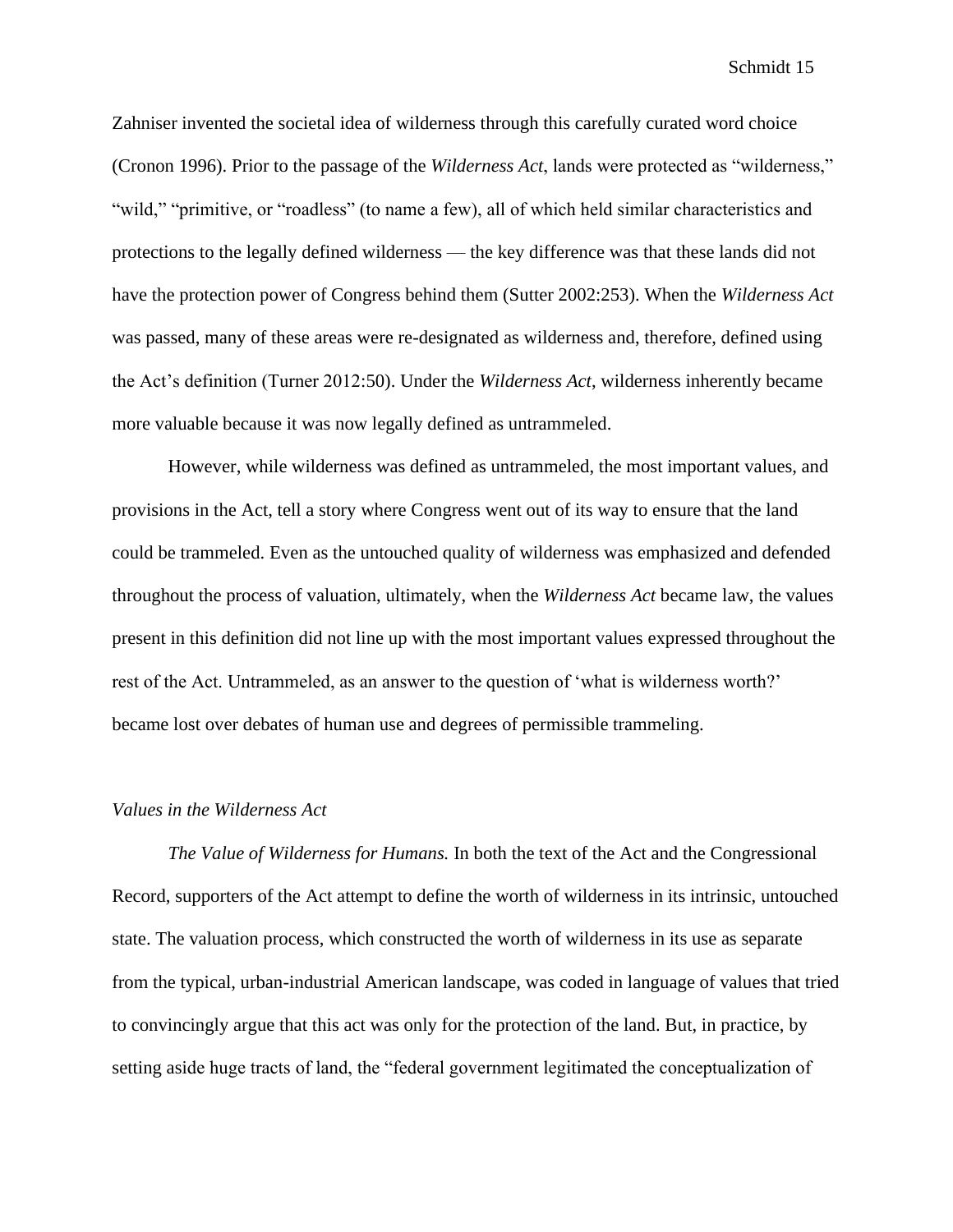wilderness as an inalienable public interest good" (Fourcade 2011:1736). The purpose of wilderness lands, according to the legislation, is "for the use and enjoyment of the American people" (*Wilderness Act of 1964*, Public Law 88-577). Wilderness is for the people, not for the land. Congress protected wilderness because it served a unique purpose that not even national parks or national monuments could fulfill: it was untouched. In early debates around the Act, Sen. Morse (D-OR) drew on conservation leaders such as Gifford Pinchot and Teddy Roosevelt, calling on Congress to uphold its duty as trustees of this land (Cong. Rec. 19656:S9782). Evoking important figures in the conservation movement, supporters of the bill framed their fight as one of immense historical importance, but still placed the value of wilderness squarely in its benefits to American society.

In the final text of the Act, section four covers the use of wilderness areas, which illustrates this disconnect between the definition of wilderness as untrammeled and the valuation process that ensured human use was the most important value. Effectively, no motorized vehicles or roads are allowed within the boundaries, and by barring the use of motors within the areas, the ability for humans to damage and exploit the area is strictly limited (*Wilderness Act of 1964*, Public Law 88-577). However, in the following sections, the bill lists exception after exception to these "banned" uses (*Wilderness Act of 1964*, Public Law 88-577). The effect of these exceptions, following a definition of wilderness as "untrammeled," shows that wilderness was not separate from humanity, but was an inherently human creation (Cronon 1996). The exceptions underlined that this land's worth stood in its value to people, and, without this anthropocentric need, was worthless.

The largest contention point, and ultimately largest compromise in the bill, was over mining in wilderness areas, another exemplification of the misalignment between the stated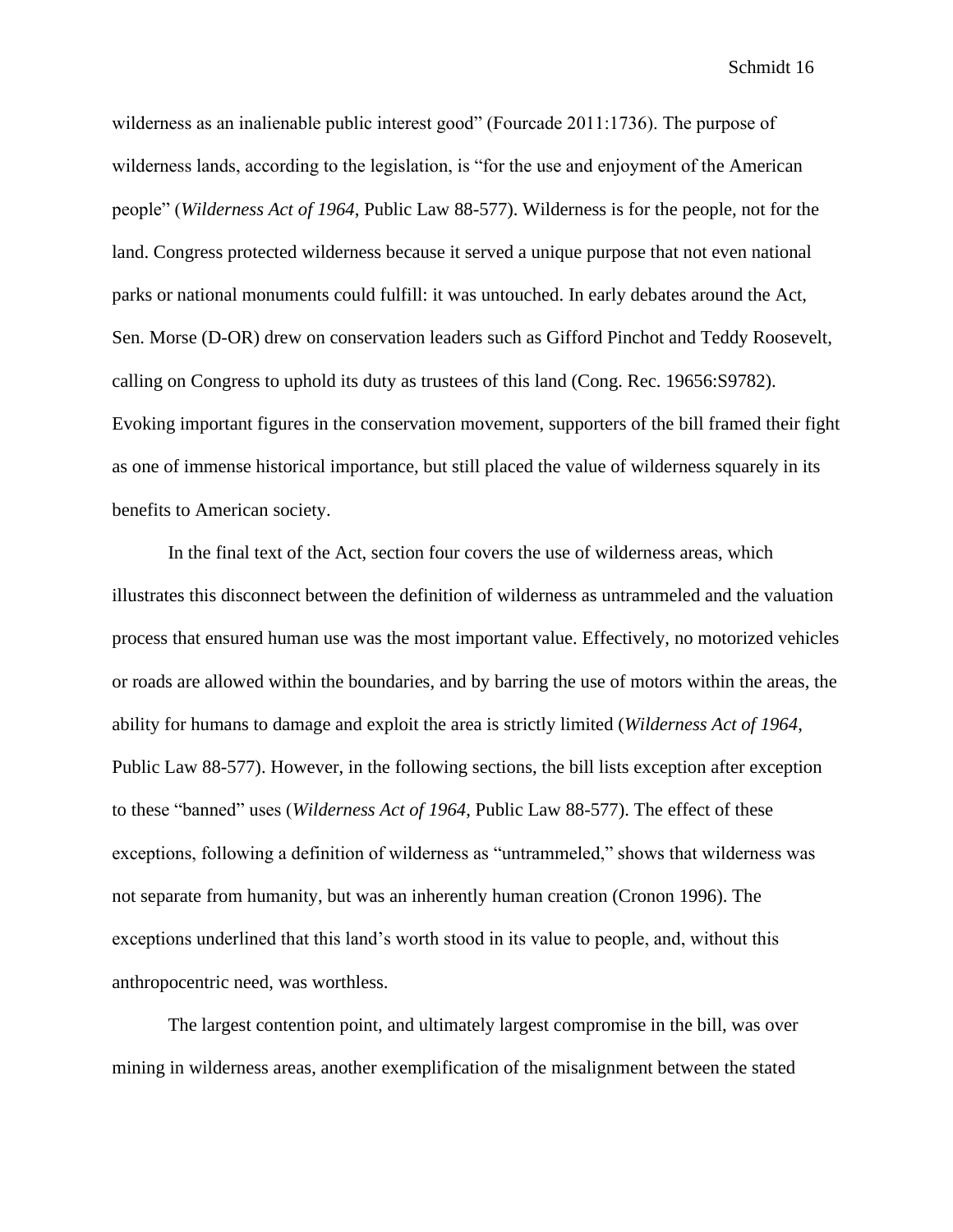value of wilderness as untrammeled and the process of valuation to support a specific cultural formation. Some members of Congress saw it as a necessary compromise, others saw it as diabolically opposed to the goals of the bill. In 1963, Sen. Church (D-ID), a fervent opponent of mining, said, "I merely say that we cannot maintain a wilderness and leave it free and open for exploration, for prospecting, mining, and commercial activities. We shall either have a wilderness or we shall not" (Cong. Rec. 1963:S5927). Church saw mining as inherently contradictory to what Congress was attempting to do with this Act. Importantly, even though Church and others were against mining in wilderness, this does not mean that they were advocating for a completely untrammeled wilderness. This block of members still supported the dominant cultural formation of wilderness which placed wilderness' untrammeled characteristics at the center of its use for the U.S.

In contrast to those against mining, Sen. Dominick (R-CO) said, "We are not trying. . . to determine whether or not the mineralized areas may safely be removed from the wilderness system because they are more valuable to the country by using them for mineral purposes" (Cong. Rec. 1963:S5924). Dominick wasn't concerned with mining's effect on the land and believed that allowing mining did not threaten the fundamental characteristics of wilderness as separate from other "regular" lands. As members of Congress tried to construct the worth of wilderness through its distinctive, primitive characteristics, proponents of the Act saw mining as a threat to the untrammeled character of wilderness. In the end, Congress allowed mining for a certain period of time in order to reach an agreement between the House and Senate but continued to underline throughout the valuation process that wilderness' principal purpose was to be pristine, no matter what activities were allowed.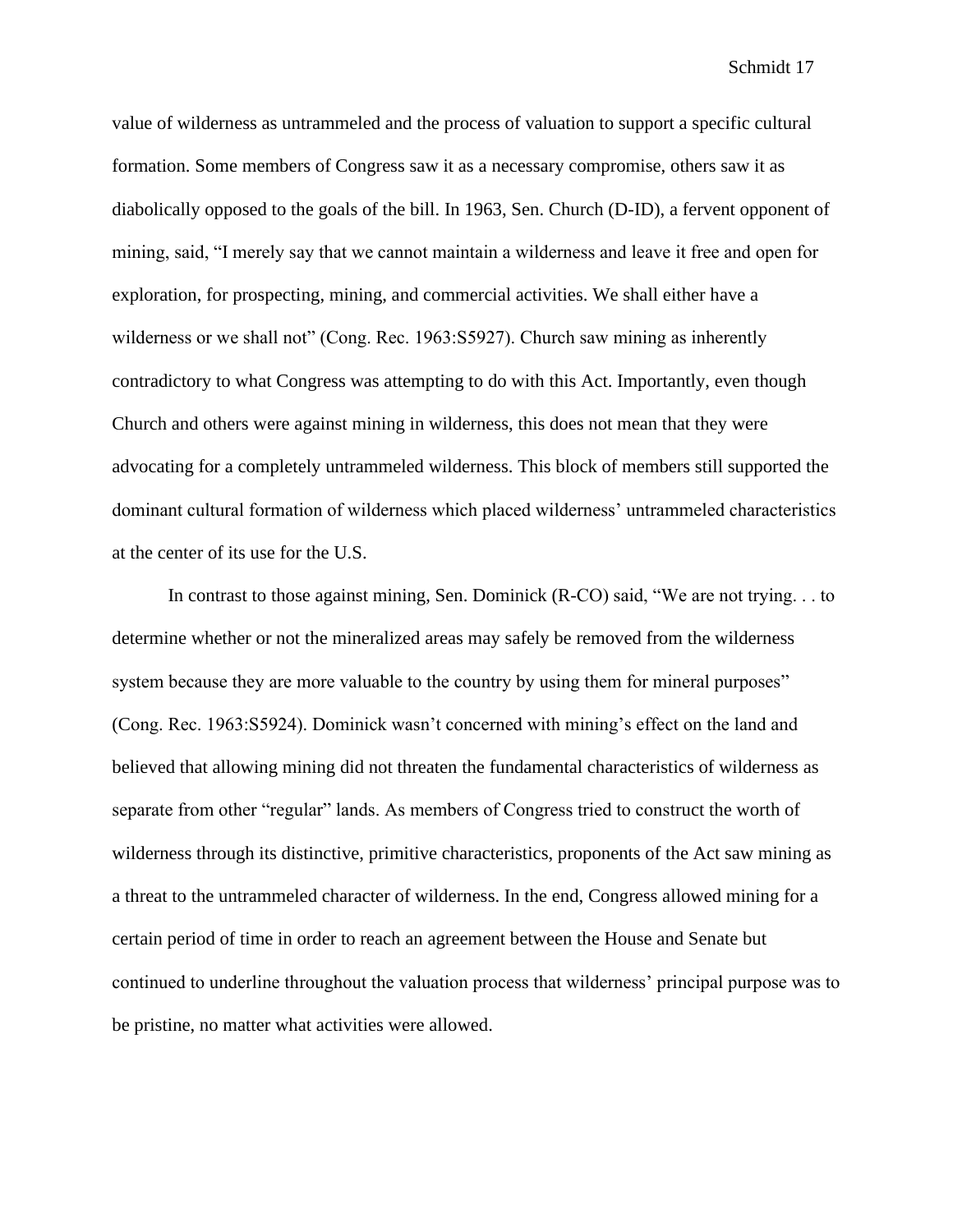*Recreational Values.* Recreational values of wilderness ensure that the American public can escape the industrial city and experience forms of unique wilderness recreation, supporting the land's protection as untrammeled for human use. These values are weakly anthropocentric because they highlight using the land for activities people can only partake in on untrammeled lands. In section 4b of the *Wilderness Act*, wilderness areas are written to be devoted to recreational purposes (*Wilderness Act of 1964*, Public Law 88-577). According to members of Congress, this land was worthy of wilderness designation because it would secure this specific recreation's continued availability. Rep. Saylor (R-PA) said, "There is a composite value in wilderness recreation that cannot be reproduced anywhere short of an authentically rugged and big tract of undeveloped country" (Cong. Rec. 1962:H7970). Saylor makes a case for why wilderness is the only plausible place to experience this kind of recreation. The recreational value of wilderness is unique only to these wilderness lands, and, therefore, they must be managed in such a way that promotes multi-use.

Recreational values ensured that the land wouldn't be completely locked up from humans' use. In prioritizing these values, Congress made certain that this land was accessible to most forms of recreation. Exceptions to prohibited forms of recreation were allowed when "necessary to meet minimum requirements for the administration of the area for the purpose of this Act" (*Wilderness Act of 1964*, Public Law 88-577). Even the first bill introduced by Sen. Humphrey (D-MN) included a similar exception, recognizing that recreation was an integral part of why wilderness needed to be protected (Cong. Rec. 1956:S9776). Wilderness lands' immense recreational opportunity helped members of Congress advocate for the land's use for humans and reveals another disconnect between valuation and values as they sought to undermine their own definition of wilderness as untrammeled lands. Recreational use was a necessary assurance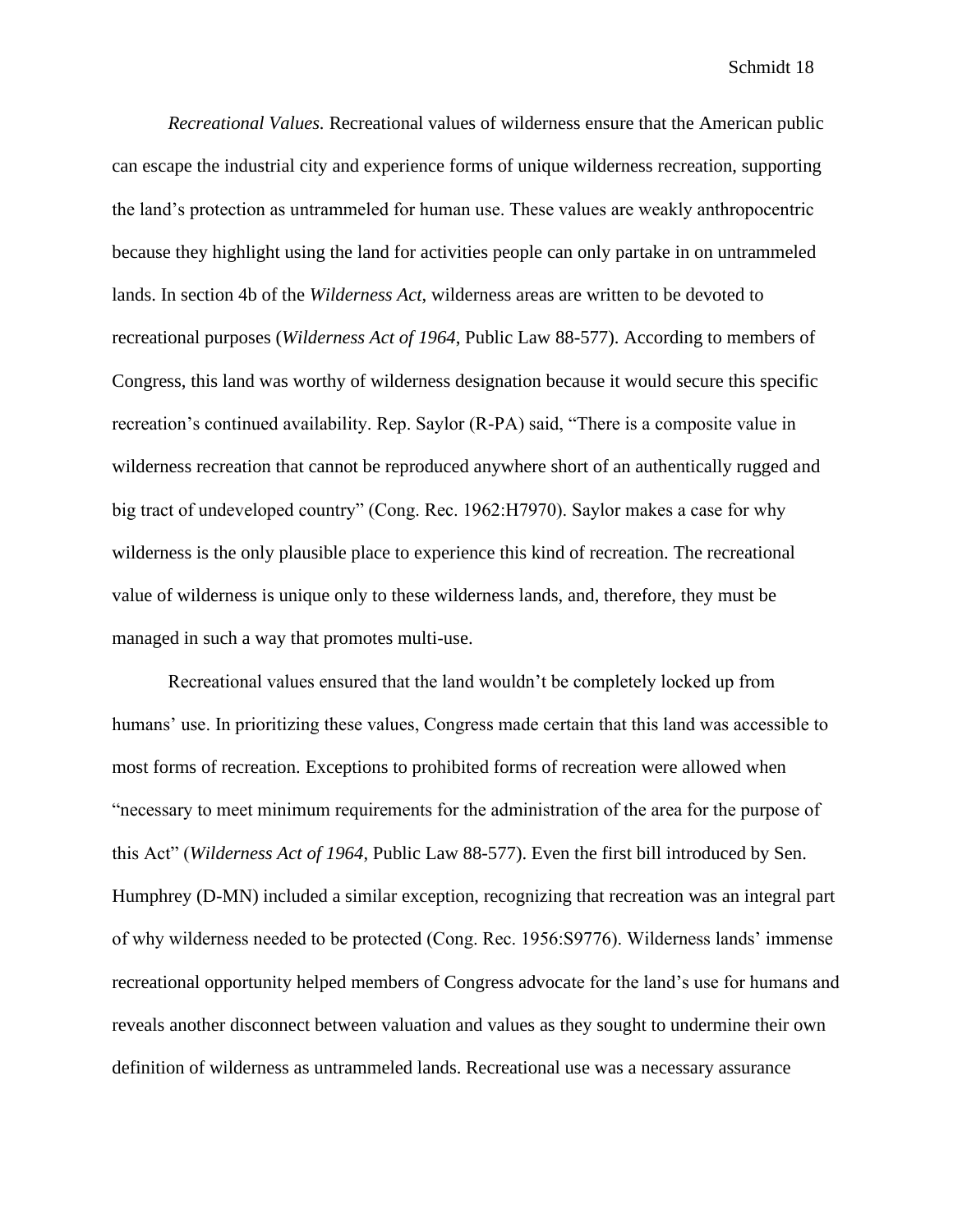because, if Americans were to escape to this untrammeled land, there needed to be permitted forms of enjoyment that emphasized why this land was so special.

*Spiritual Values.* The spiritual value of wilderness is where members of Congress valued the idea of untrammeled, primitive land beyond simply its physical utility to humans. This land was not just a place to literally escape the dirty, industrial city, but a place to emotionally escape to a serene, quiet nature. In the Act, Congress listed solitude as a purpose of wilderness, thereby making an explicit case for the spiritual value of wilderness and its benefit as a place of reflection and solace. These values' prominence in the Congressional Record also represents the gravity in which they were considered while developing the Act. The spiritual value communicates Congress' intention to frame the need for protecting wilderness in its opportunity to provide Americans with enchanted, expansive lands. It is a convenient expression of the untrammeled value of nature in the valuation process, while still legally advocating for the lands' use for the U.S. in its separation from the industrial city.

When pointing to spiritual values in the Congressional Record, members use images of grandiose beauty and juxtapose the primitive, serene wilderness with the overcrowded, urban, American landscape. Rep. Anderson (R-IL) stated, "I am sure all of us would admit the quickening heartbeat and the sharp intake of breath when for the first time he sees a majestic waterfall. . . . Who has not felt nature's rejuvenating power when he takes refuge from our highly industrial and mechanized society. . ?" (Cong. Rec. 1964:H20632). Here, on the day the *Wilderness Act* was officially passed, Anderson contrasts the industrial society against wilderness; he sees the mechanized American city as opposed to the majestic waterfall and argues that this is where the value of the land must come from. On the day the bill passed the House, Rep. McDowell (D-DE) echoed Anderson, using Cold War images of bombs and nuclear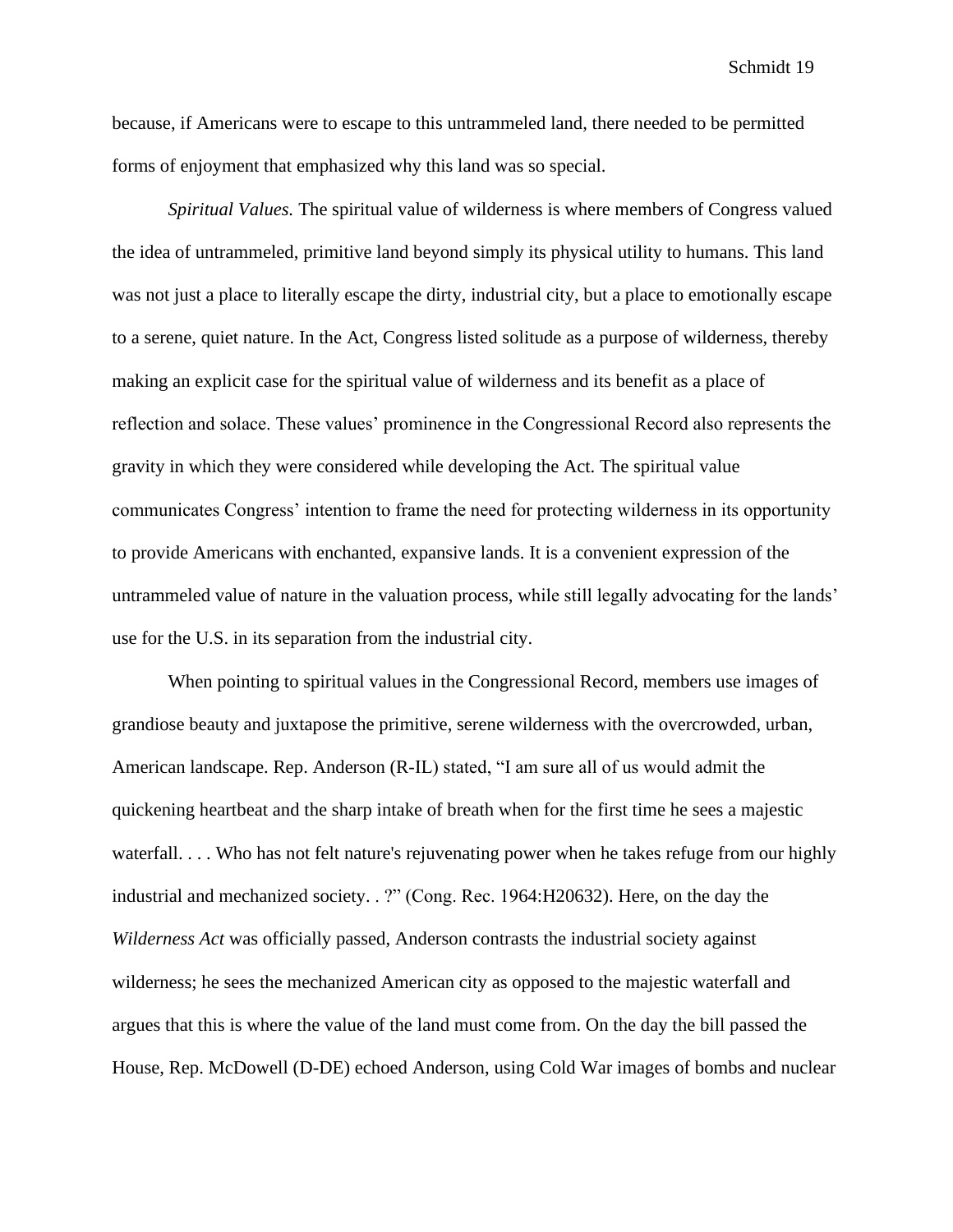weapons to emphasize the need for wilderness to "help us ponder eternal truths" (Cong. Rec. 1964:H17445). The untouched condition of the lands, especially in contrast to the urbanized, industrial, society, is an opportunity for reflection that should not be overlooked in comparison to other values. Spiritual values contribute to a framework of weak anthropocentrism because they emphasize harmony between humans and nature, while still framing nature in its use to humans. Wilderness provides spiritual solace and contributes to a national image of primitive lands that drove the Act forward. It perpetuated the valuation process that centered on the untrammeled characteristics of wilderness, while simultaneously creating further justification for use of the land as a place to escape.

*Value for Future Generations.* The final value category is valuing wilderness for future generations. This value is heavily emphasized throughout the Congressional Record and appears in the first sentence of the Act. The last phrase reads, "It is hereby declared to be the policy of the Congress to secure for the American people of present and future generations the benefits of an enduring resource of wilderness" (*Wilderness Act of 1964*, Public Law 88-577). This sentiment appears in every iteration of the bill, signifying the high priority Congress placed on protecting this land for future generations. By valuing future generations' use of wilderness, Congress shows its desire to protect wilderness for the benefit of people. Wilderness will create an enduring nature in the U.S. that generations to come can run off to when the pressures and pollution of the industrial city become too much to bear.

In valuing wilderness for future generations, Congress is, again, saying its overarching goal is to protect nature while continuing to promote wilderness' use in an explicitly anthropocentric context. During discussions of the second wilderness bill introduced in the Senate, Sen. Douglas (D-IL), a sponsor of the bill, said, "We must have the boldness to project it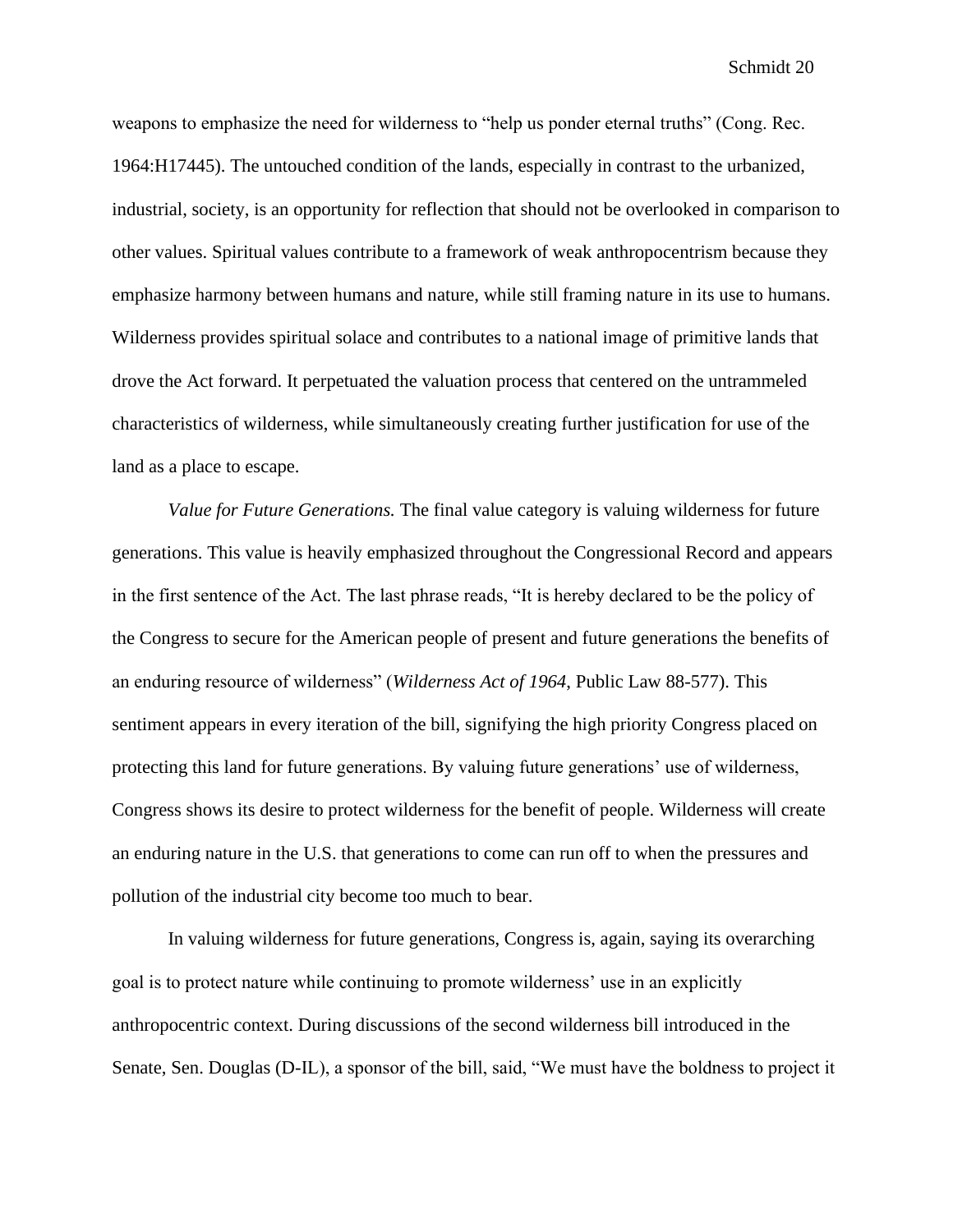into the eternity of the future, to fashion deliberately the kind of policy and program that will insure now — before it is too late — the preservation of wilderness forever wild" (Cong. Rec 1958:S6778). Congress needed to make a bold decision to project their value of wilderness as a separate, escapable place by securing this land as "untrammeled" for the remainder of history. Yet, as illustrated throughout this section, wilderness was never intended to be protected as "forever wild," no matter how many times this sentiment was stated. Sen. Humphrey (D-MN) called the *Wilderness Act* the most significant piece of legislation in protecting this land for future generations and addressing the wilderness needs of a growing U.S. population (Cong. Rec. 1964:S20602). The urgency of a wilderness act was expressed not only in present terms but in making sure that the Americans of the 1960s did not fail their children and grandchildren in affording them the same outdoor opportunities as their own. The lands needed to stand eternally as untrammeled, as a place of escape for all future generations of Americans, and it was Congress' duty to ensure this promise.

## **Great American Outdoors Act**

I analyze the *Great American Outdoors Act* using four value categories. These categories are: the value of public land for humans, recreational values, the value for future generations, and economic values. Economic values overtook the space of spiritual values, as members of Congress emphasized the tangible benefits of the land over the intangible. In stark contrast to the cultural formation present in the *Wilderness Act*, which was based in wilderness' separation from the industrial city, I argue that, in the *Great American Outdoors Act*, the worth of public lands is built upon a cultural formation that supports the integration of public lands into the American landscape. In our post-industrial, service-oriented society, maintenance projects and funding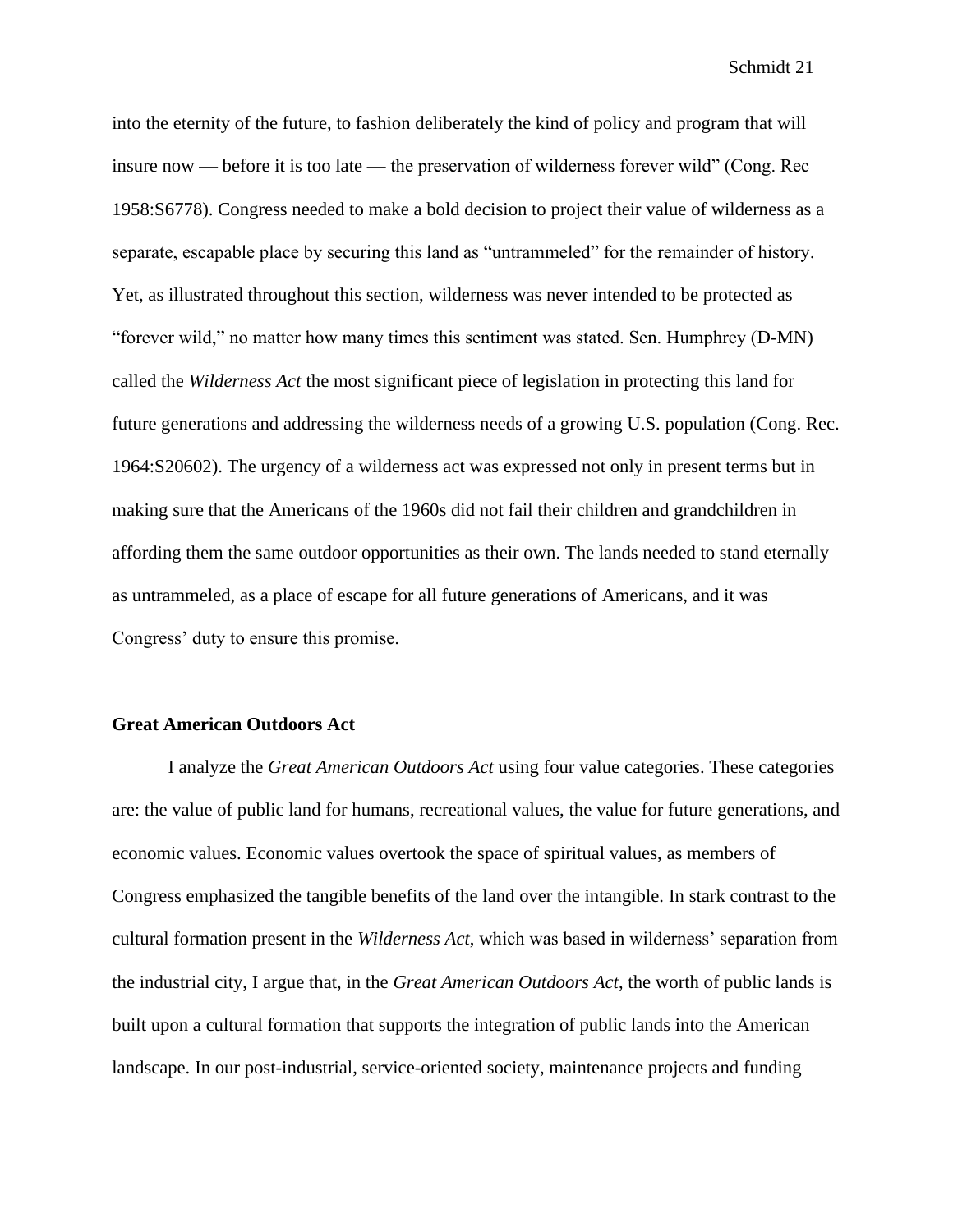conservation efforts encouraged Americans to see these lands as a system of infrastructure that Congress could guarantee.

# *Values in the Great American Outdoors Act*

*Value of Public Lands for Humans.* In the *Great American Outdoors Act*, there is a clearly articulated use of the land for humans. Similar to the *Wilderness Act*, this use is weakly anthropocentric, disguised in the language of environmental protections and preserving lands. Generally, however, values present in the *Great American Outdoors Act* were more explicitly weakly anthropocentric. Members of Congress valued human use in public land protections and illustrated this by not protecting any new land. Instead, Congress highlighted the importance of furthering the use of public lands (recreation, prospecting, etc). Here, values lined up more closely with the process of valuation because it became more acceptable under the new cultural formation, which saw public lands as a part of the entire landscape of the U.S., to support responsible human use of public lands. Sen. McConnell (R-KY) spoke of the broad bipartisan support for the bill and how public lands are "treasured in every State of our Union," as well as their benefit to the human spirit (Cong. Rec. 2020:S2840). This Act protected our national treasures so that all citizens of the U.S. can cherish them — a sentiment that echoes the rhetoric of the *Wilderness Act*.

Members of Congress are proud to be protecting and improving the preservation of and access to these lands. Sen. Portman (R-OH) said, "This is about responsible stewardship. These repairs were a debt unpaid. . . . Our parks have stood tall for more than a century now as the embodiment of American history and shared commitment to preserving some of our most magnificent lands" (Cong. Rec. 2020:S4719). Members of Congress in 2020, like those in 1964,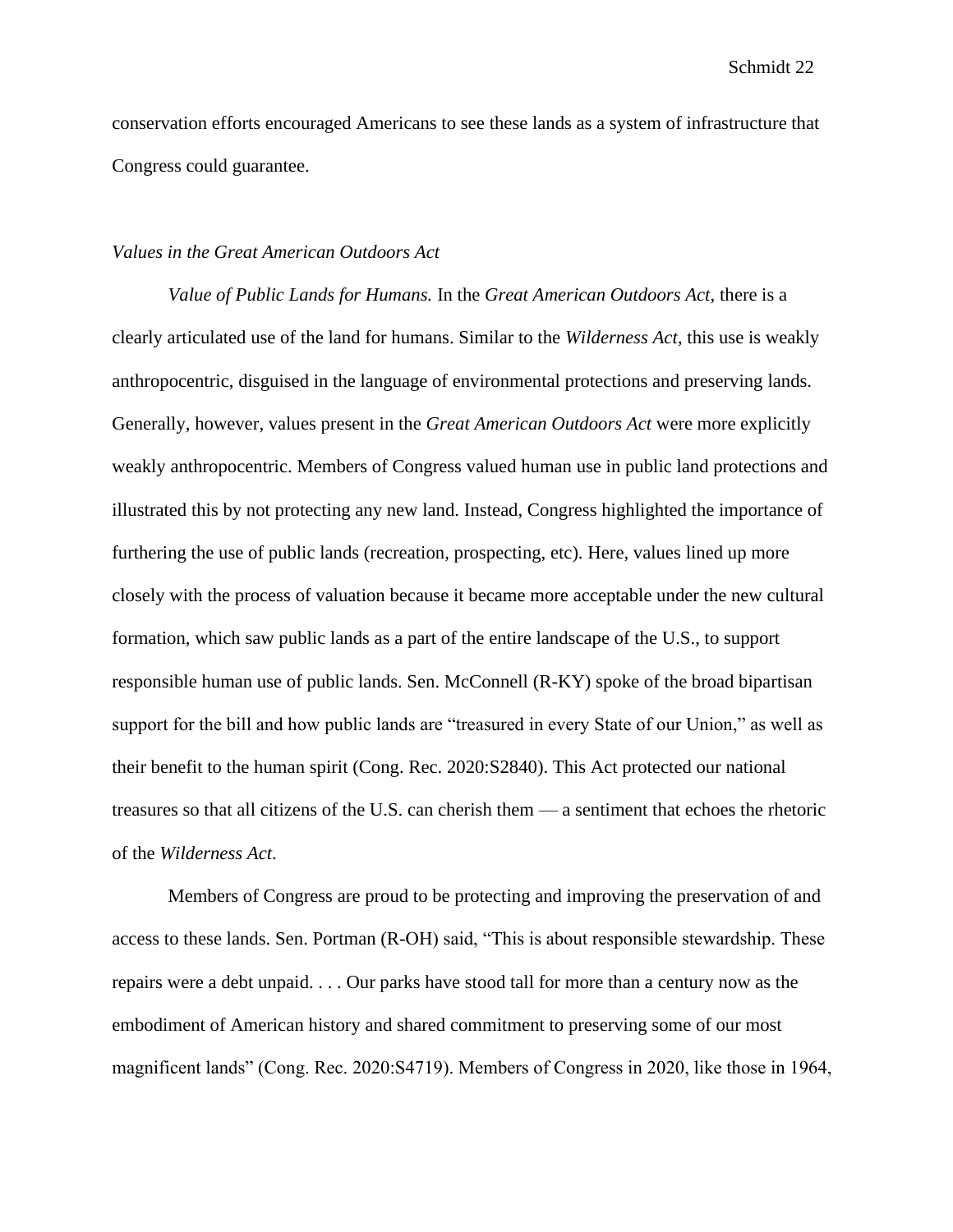saw it as a part of their duty to be responsible for preserving America's public lands. However, in 2020, the robust system of public lands already existed in the country. Framing their duty as one of "responsible stewardship" and fixing unpaid debts, members of Congress advocated for repairing public lands structures and funding conservation programs as a means of integrating these lands into the American landscape. This land has become a system of infrastructure that is used across the country. Congress, in 2020, was simultaneously preserving the progress of prior Congresses and advocating for a worth of public lands where its use to humans is attained through tangible benefits due to the land's deep integration into the American service economy. As a result of the new cultural formation, committing to preserving more magnificent lands was not Congress' principal goal, and it was more important to make sure that the lands that already existed were accessible and preserved. The valuation process and value categories were more closely aligned because this land's worth was not in its primitive exceptionalism, but, instead in its practical use, and, as a result, members of Congress more readily expressed the human-use values that ended up written into the legislation.

Democratic members of Congress also saw beyond the specific repairs and use for today's citizens by emphasizing the need for this legislation in combating climate change and ensuring everyone had access to public lands (Cong. Rec. 2020:H3648). The use for humans is not only in the land itself but in what establishing these protections can do for our fight against climate change — public lands needed to be preserved to guarantee the U.S. is well-equipped to protect its citizens. As sea levels rise and temperatures reach new highs, there must still be nature to be experienced. Though, this value did not make it very far in the valuation process because it was not key to the current cultural formation — Democrats tried to make this an integral argument for worth, but others ultimately took precedence. Climate change was unnecessary in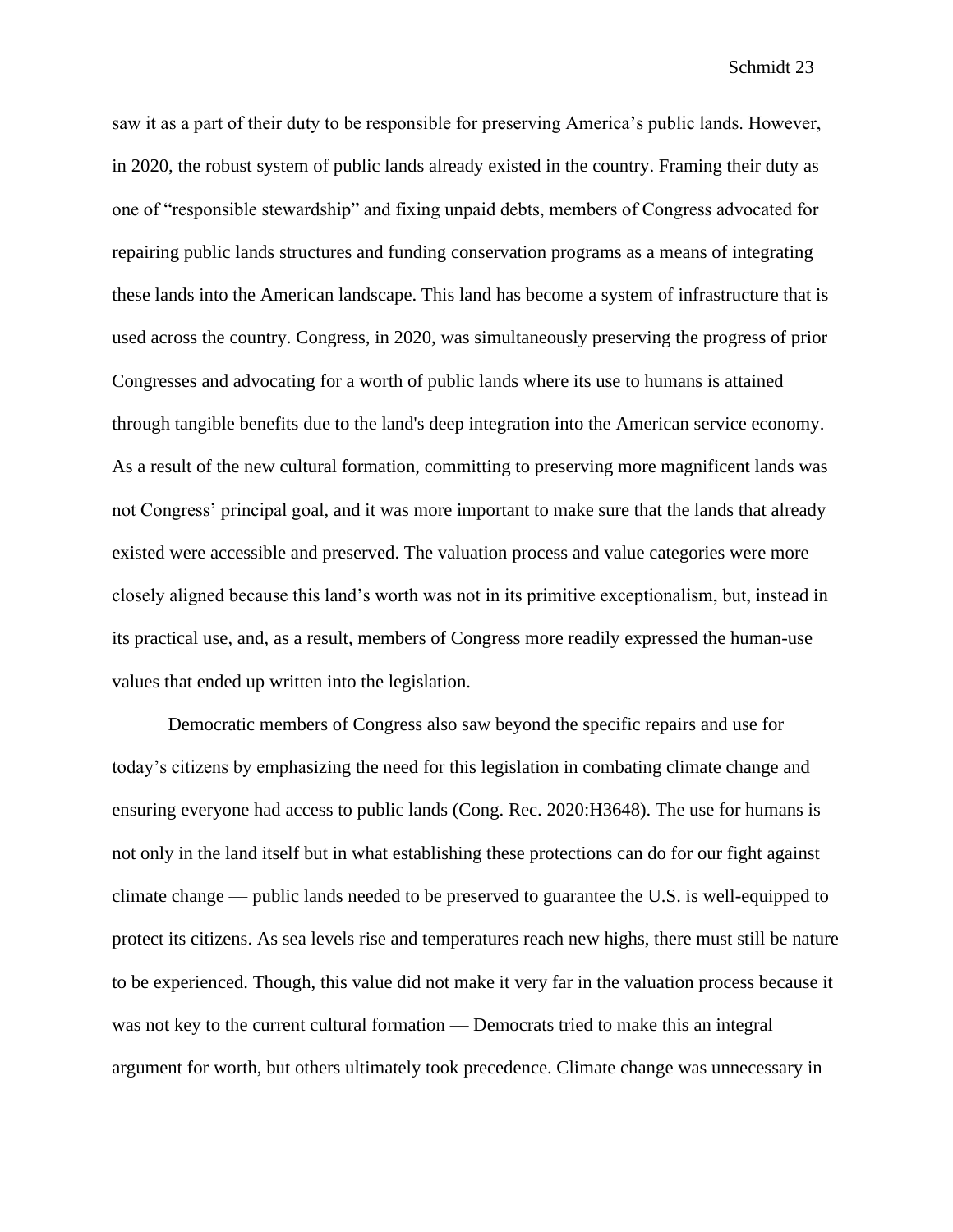articulating the worth of public lands the valuation process of the *Great American Outdoors Act*  aimed to support. Still, beyond the connection to climate change, Congress supported this Act based on its clear benefits for the public as a result of the lands' worth as a system of infrastructure in the U.S. which welcomed public use.

*Recreational Values.* Recreational values expressed in the *Great American Outdoors Act*  underline why the funding provided is necessary for the health and enjoyment of Americans. If public lands are infrastructure, then recreation is a fundamental purpose of the public lands system — valuation and value were more closely aligned because the cultural formation encouraged human use. This Act was debated during the early months of the COVID-19 pandemic when getting outside was one of the few activities permitted. Sen. Alexander (R-TN) said, "There is nothing any of us wants to do more than to get outside of our homes and get in the fresh air, and these lands are where we go. . . . Yet they are our treasures, and they are run down" (Cong. Rec. 2020:S2724). Congress used the circumstances of the pandemic to bolster the need for this funding and for ensuring that the recreational value of our public lands was preserved.

Recreational values were often tied to issues of access — issues of the ability for Americans to tangibly use the land. Members of Congress explained that we needed to make these infrastructure improvements and ensure the continuity of the LWCF so that all Americans have access to the recreational opportunities our public land provides. Sen. Alexander (R-TN) said, "We are talking about leaky roofs. We are talking about access roads with potholes. . . . We are talking about our national treasures. We are talking about where we like to go." (Cong. Rec. 2020:S2724). The current state of public land infrastructure was directly impeding the recreational value held by Americans because they could not use the space for this value. The land was worth nothing if it was inaccessible.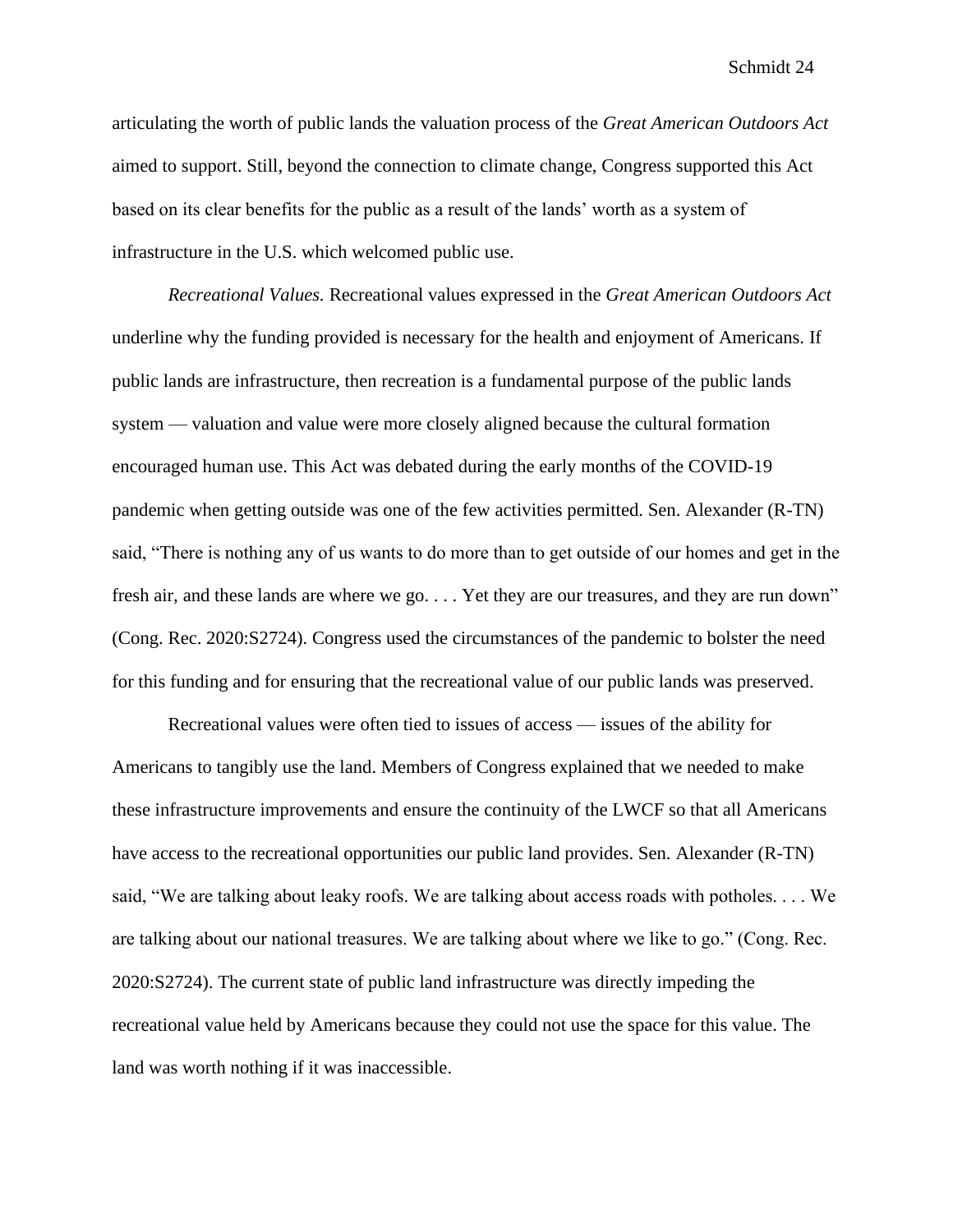The LWCF section also communicates recreational values. It is clear that one of the reasons this fund was receiving permanent funding was because of its ability to ensure recreational access and explicitly says that money allocated must be "consistent with the requirements for recreational public access" (*Great American Outdoors Act of 2020*, Public Law 116-152). The *Great American Outdoors Act* highlighted numerous forms of recreation, from hunting to hiking to fishing, illustrating the countless activities that must be available to Americans on these lands. This is a shift from the recreation valued in the *Wilderness Act* — the cultural formation present in the *Great American Outdoors Act* allowed for a greater range of recreational activities to all be heavily valued in Congress' attempts to integrate these lands into the everyday landscape of the U.S. These lands, while still special, are not categorized as "untrammeled," but are instead intentionally trammeled as an accessible system of infrastructure. The worth of these lands came from their potential to be valuable recreational infrastructure for all Americans.

*Value for Future Generations.* In discussions around the *Great American Outdoors Act*, the emphasis on protecting these lands for future generations was just as pronounced as for the *Wilderness Act*. Members of Congress spoke over and over again about their duty to protect public lands for generations to come. Sen. McConnell (R-KY) said, "These resources exist because of the visionary actions of prior Congresses. Now it is our turn to secure them for generations yet to come" (Cong. Rec. 2020:S2748). Members acknowledged the work of Congresses before them in creating the existing system of public lands while reminding their colleagues that there are more generations to come that deserve these lands as we have them today. Here, there is a discrepancy between value and valuation, as the Act did not actually secure any new lands for generations to come even as members of Congress spoke eloquently of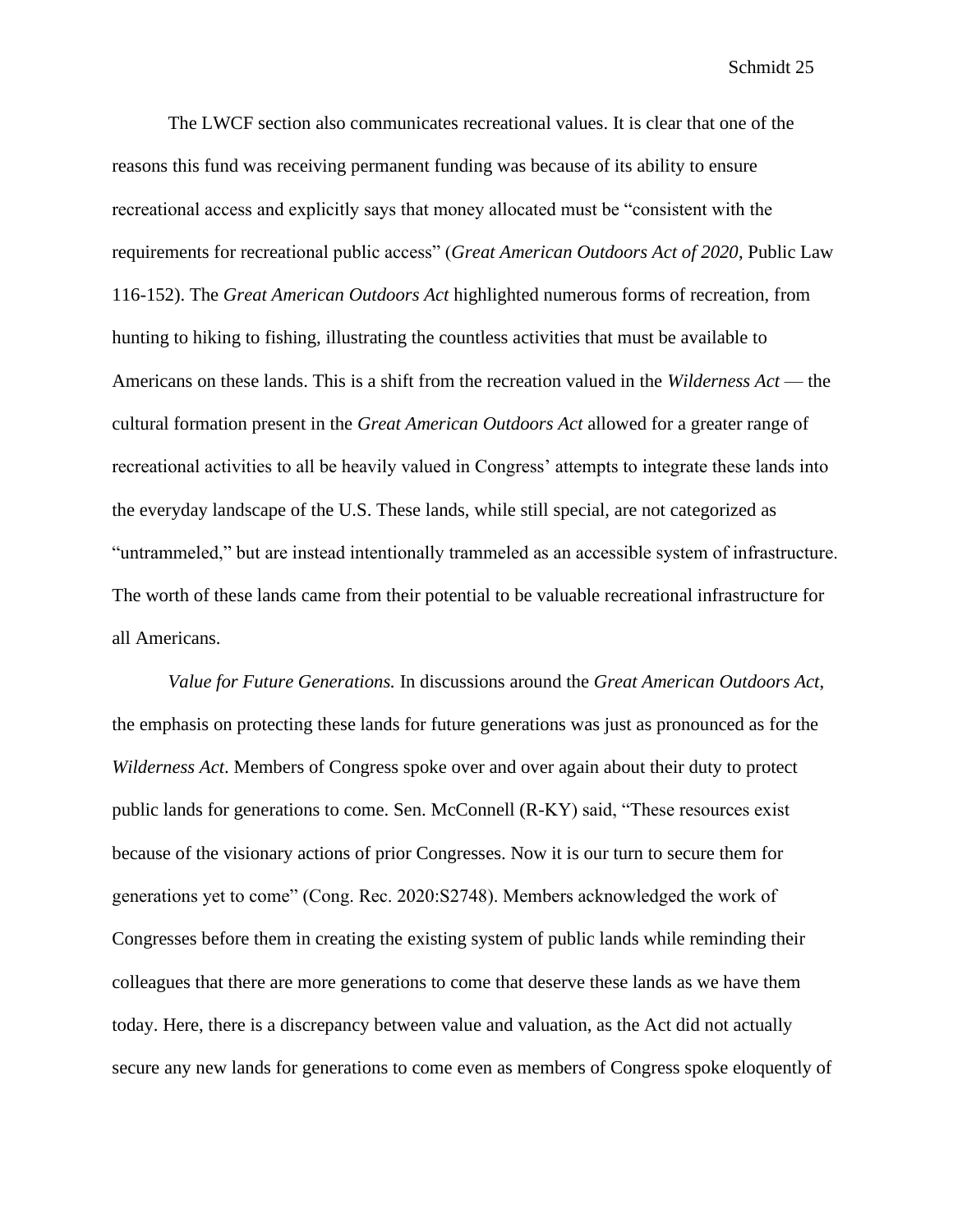this goal. During a time that is steeped in partisanship, the value of these lands for future generations is used as a call for this Act to go beyond partisanship. Rep. Grijalva (D-AZ) said, "This bill goes beyond politics. It is about ensuring that we pass along a legacy of public lands stewardship and conservation to future generations, so they, too, can marvel at the grand canyon covered in snow" (Cong. Rec. 2020:H3644). This sentiment echoes the discussions in the 60s passing along a legacy of public lands for generations to come. Yet, the *Great American Outdoors Act* did not go beyond politics, and, even though Congress came to an agreement on the Act, it was not without substantial partisan debate. Congress focused on guaranteeing that this system of public lands will continue to exist so that future generations can reap its practical values. Sen. McConnell (R-KY) stressed how permanent funding of the LWCF would make these lands accessible for generations (Cong. Rec. 2020:S2840). Congress must not only protect the aesthetic beauty of the lands, but they also must guarantee their accessibility for future generations to use.

*Economic Values.* Unique to the *Great American Outdoors Act* is a specific, articulated economic value of public lands. The main measures of the Act are heavily justified by the economic prosperity that will result from the needed maintenance upgrades and the general economic benefits of tourism and recreation that public lands provide. Just as spiritual values were barely present in the Congressional Record, in contrast to the *Wilderness Act*, economic values were significantly more present. As a result of a new cultural formation that saw public lands as no longer separate from the everyday life of Americans, these lands were now valuable economic assets (beyond only their resource potential). Members of Congress emphasized America's reliance on public lands for sustaining local economies and employing thousands of people instead of the magical feeling one gets from standing in a never-ending forest. Sen.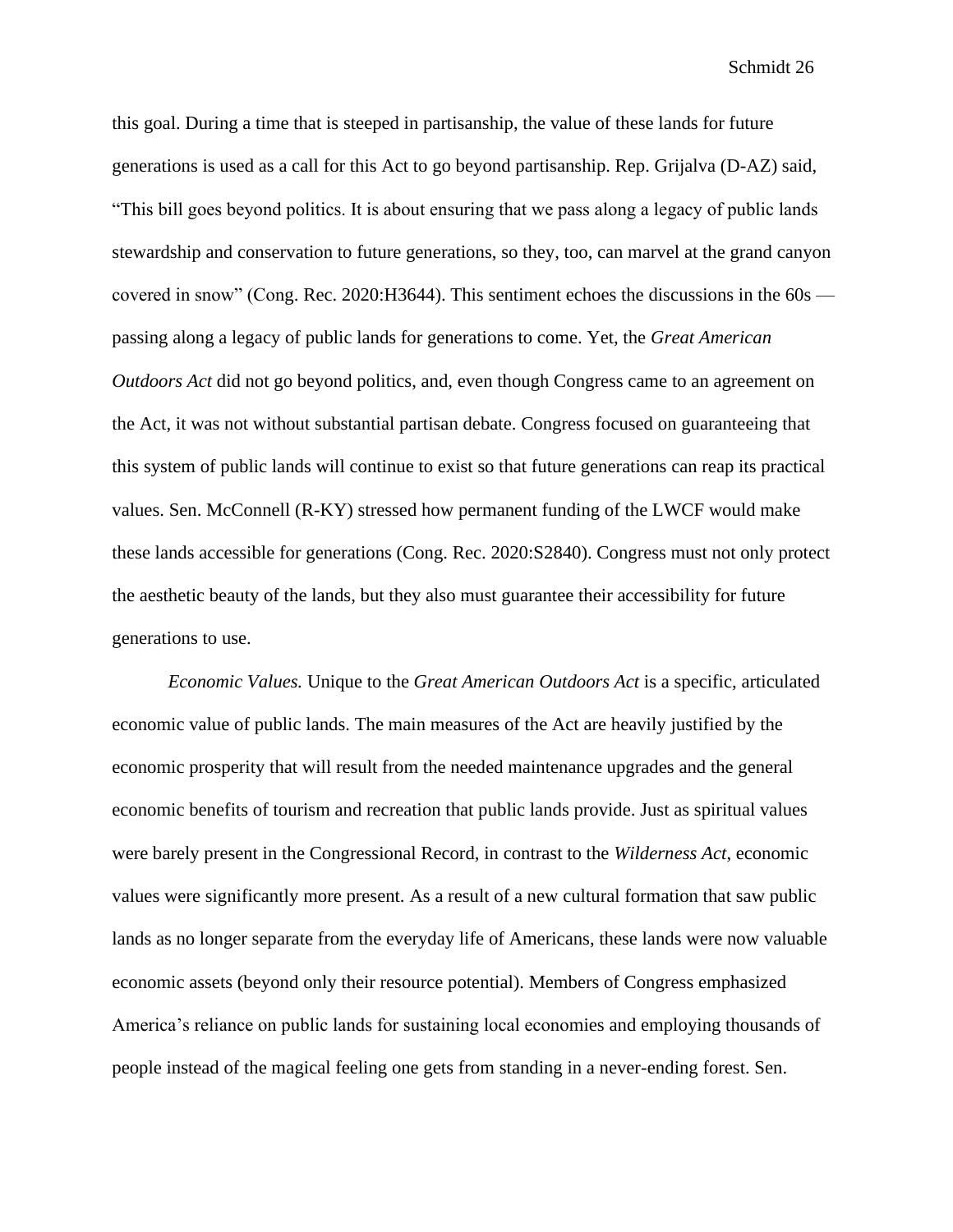McConnell (R-KY) said, "I am proud of the stand they have taken in support of our Nation's natural wonders and the millions of American livelihoods that depend on them" (Cong. Rec. 2020:S2748). He directly connected the protection of public lands with the creation of American jobs — a major benefit many members of Congress saw in this act. The value of these lands is in the jobs and economies they create and sustain. Rep. Cunningham (D-SC) spoke of the importance of tourism and recreation for rural, western economies, and how the maintenance projects funded through the Act will create over 100,000 job opportunities (Cong. Rec. 2020:H3645). The protected land itself is an economic resource, and this is why it is worthy of protection today.

This value also appears in the text of the Act, as the valuation process made clear that economic values needed to be organized atop the value hierarchy. For both the National Parks and Public Land Legacy Restoration Fund and LWCF, Congress clearly defines where the money will come from and how much it will be (*Great American Outdoors Act of 2020*, Public Law 116-152). They account for the worth of public lands by placing a precise economic value on the maintenance projects and conservation efforts, just as Congress can place a monetary value on all other forms of infrastructure in the U.S. This focus on the economic value of public lands is a clear departure from values held in the *Wilderness Act*, where no direct economic value was mentioned. Today, under a cultural formation where the usability and accessibility of public lands are emphasized, this land is only worthy when there is a clear economic benefit in protecting this land.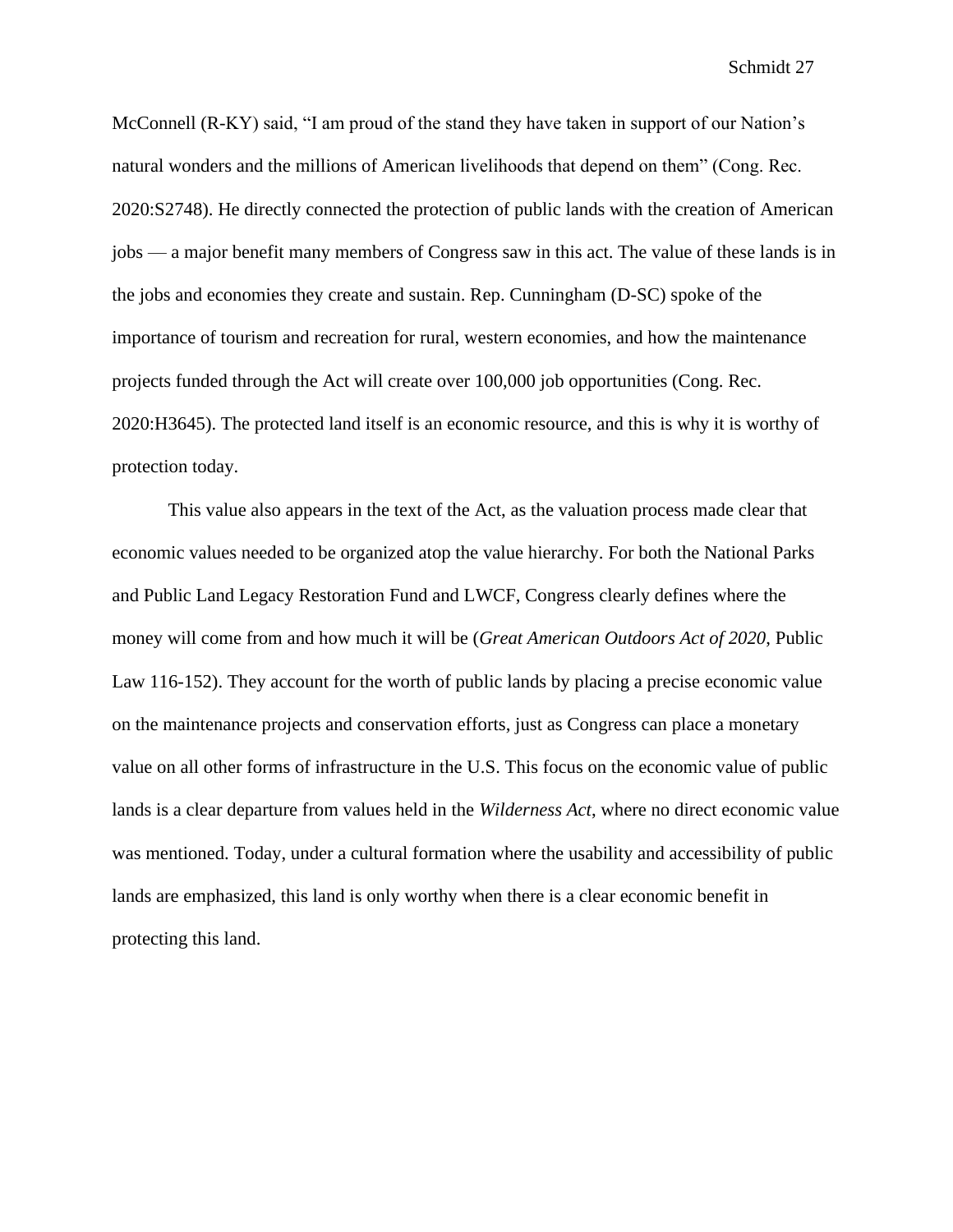# **Conclusion**

In this paper, I presented an analysis of the *Wilderness Act* and the *Great American Outdoors Act*. Analysis of these two acts reveals that, while both value public lands for human use, the worth of the lands has changed as different value frameworks are used to justify protection. This use for humans is not inherently exploitative but is weakly anthropocentric because we do not acknowledge any intrinsic value of nature. Members of Congress spoke meaningfully of their desire to protect public lands from the perils of human overuse but always ensured that both these acts principally served Americans' interests throughout the valuation processes. In 1964, we protected wilderness because of its stark separation from the industrial city, and in 2020 we continued to protect public lands because they have become integrated into our post-industrial society.

Regarding specific values, I have two main conclusions. First, concern for future generations and recreational values stayed relatively stable between the two acts. In both 1964 and 2020, Congress took seriously a duty to enact each bill as a guarantee that generations of Americans could experience the land we have carefully preserved, and that recreation was a principal use of this land. Second, spiritual and economic values were inversely related. In the *Wilderness Act*, members of Congress relied heavily on the idea that wilderness and public lands existed beyond their physicality as a spiritual experience. In the *Great American Outdoors Act*, Congress defended public lands on a heavily economic basis, emphasizing that this bill would create jobs, bolster economies, and be a critical investment into our public lands.

Because the values that legitimize the worth of this land have changed, these two acts present distinct answers to the question of why public lands are worthy. In the *Wilderness Act*, public lands were worthy and valued because of their vast, pristine, untrammeled characteristics.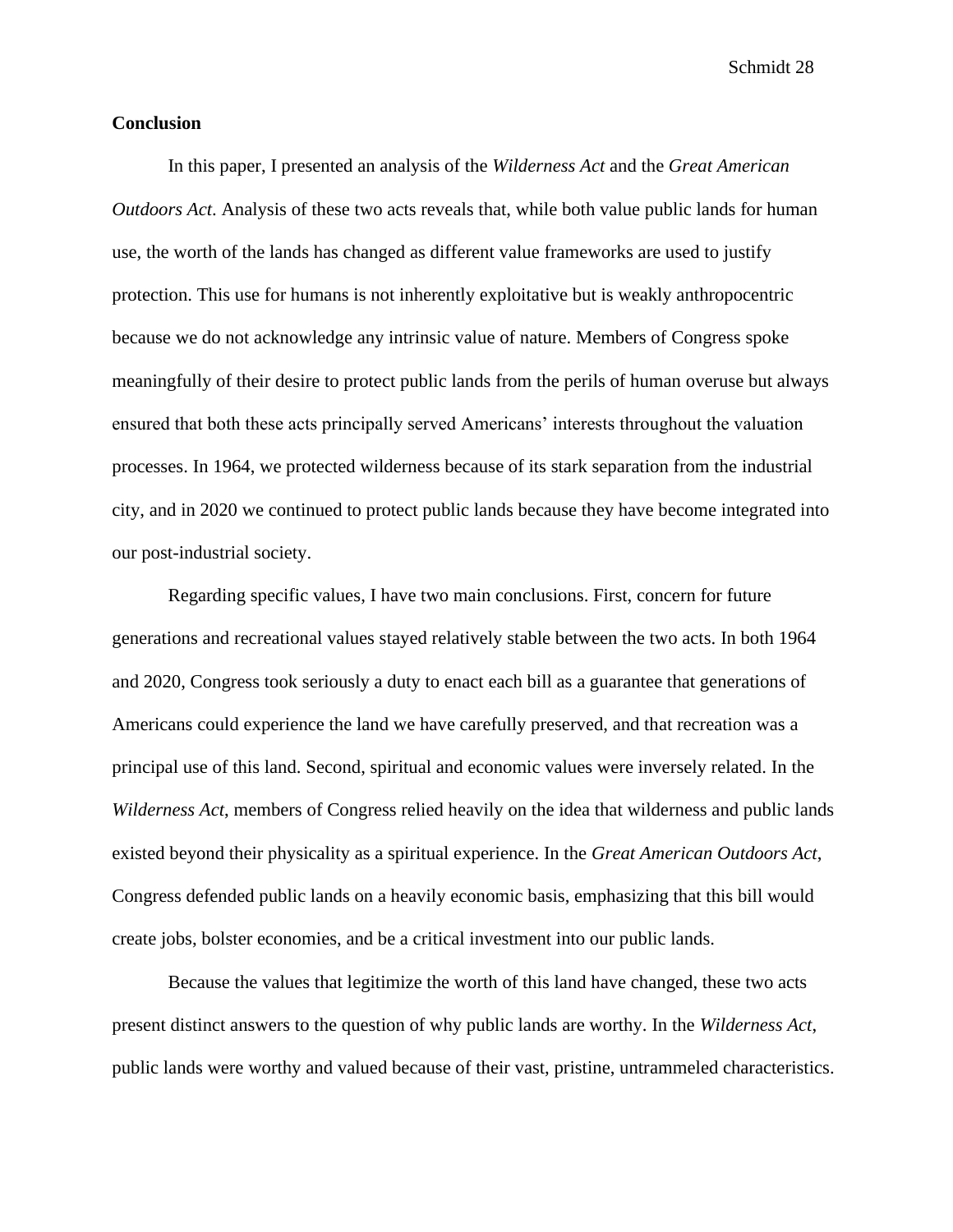Access to this land was important, but it was sidestepped by an emphasis on the primitive, enduring nature of wilderness. Wilderness, specifically, stood in contrast to city skylines; its purpose was to be a place of physical and spiritual escape, away from the industrial city. In 2020, vast areas of public lands already exist, and will not be added at the rate that was occurring in the 1960s. They do not stand in contrast to an industrial nation as they once did, instead, we value them as an integrated system of infrastructure in our postindustrial world. They are a fundamental system in the U.S. that is seen by Congress as accessible, usable, and tangible. The worth of public lands does not come from its contrast to the American landscape; it comes from its integration into it.

Still, neither separation nor integration is inherently better. Today, public lands are significantly more accessible and abundant. They have become a fundamental system in our society that no longer needs to be seen as magical and pristine. In 1964, lands were less integrated, but they were more special. Wilderness was not only a physical experience, but an emotional one as Americans explored this pristine nature. Both today and in 1964, public lands hold worth in the U.S. — they are etched into the American landscape, as they were designed to, and will always be worthy of protection. In each case, although more present in my analysis of the *Wilderness Act*, members of Congress spoke of values and worth that put land over people, but the actual processes of valuations that were occurring always placed people over land. The dominant cultural formations in 1964 and 2020 may be starkly different, but, at their core, each undoubtedly supports the weakly anthropocentric use of public lands. The worth of public lands, while justified differently in each valuation process, will always ensure that public lands will be there for the U.S. however it needs them.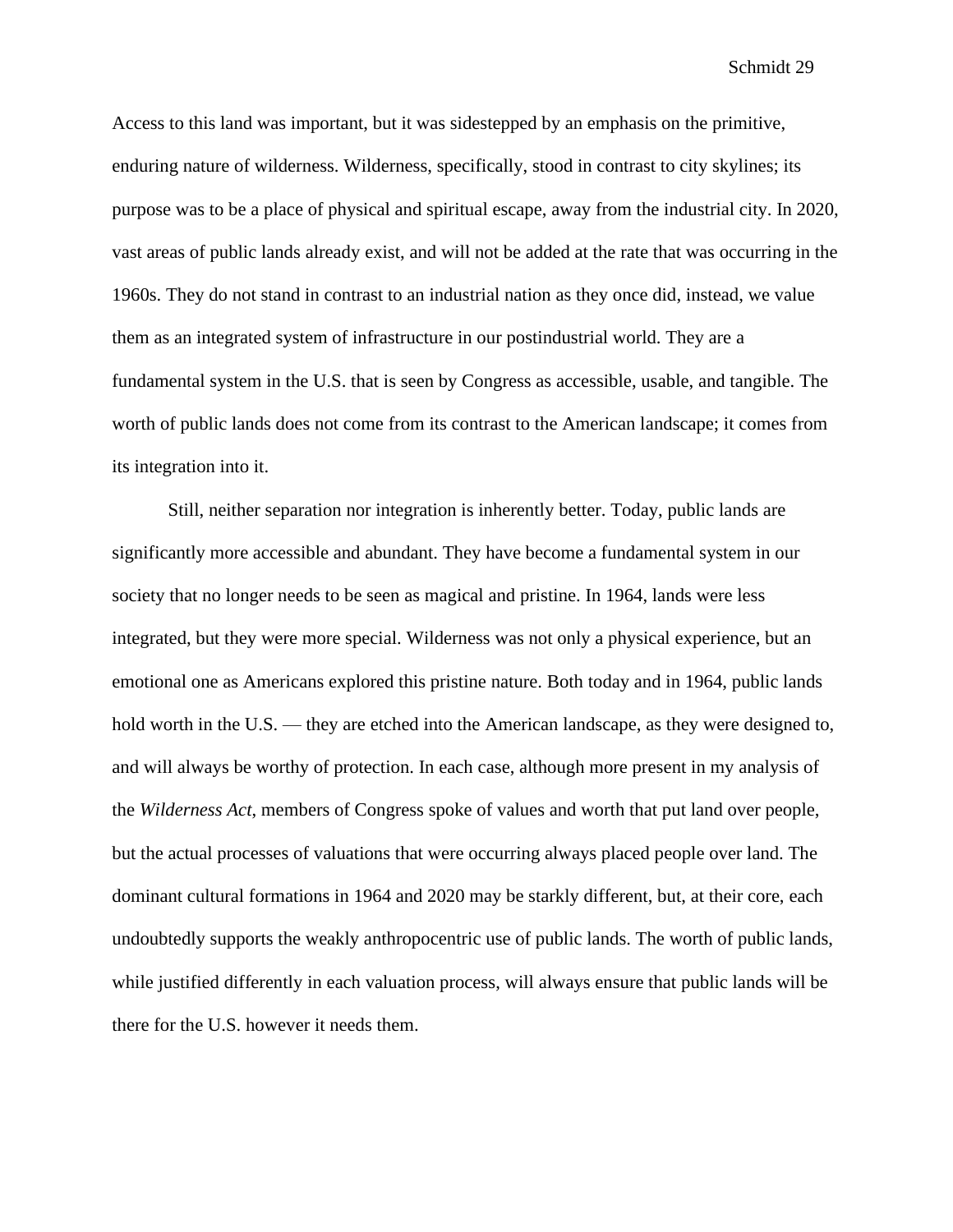There are several important limitations of this project I will now address. First, this project was conducted over seven months as an undergraduate honors thesis. I did not read every single Congressional Record entry of each act, and I only looked at two acts. Other significant public lands bills should be considered to more fully understand the value of public lands. I also was not able to analyze every contextual factor. Most notably missing from my paper is a robust discussion about who has been historically included and excluded from accessing public lands, and how this shapes values. The U.S. Congress is also not demographically representative of the U.S., which raises important questions about the institution's ability to accurately reflect the values of the U.S. Congress is still a useful site of analysis because it is a chamber of elected officials who are tasked with speaking for the people, but it is not a perfect representation.

Future research should consider examining more public lands acts. Including more acts will bolster the impact of this analysis and provide a more robust picture of the value of public lands. Public lands are considered to be integral to the American landscape, and future studies should explore the connection between the American identity and public lands more clearly to aid in value analysis. Research should consider access to public lands and the history of colonialism in the U.S., which strongly influenced how this system came to be. This paper is only one piece of a history that spans over a century and millions of acres. There is extensive opportunity for future research to expand on the findings here and more comprehensively understand why we continue to find these lands worthy of protection.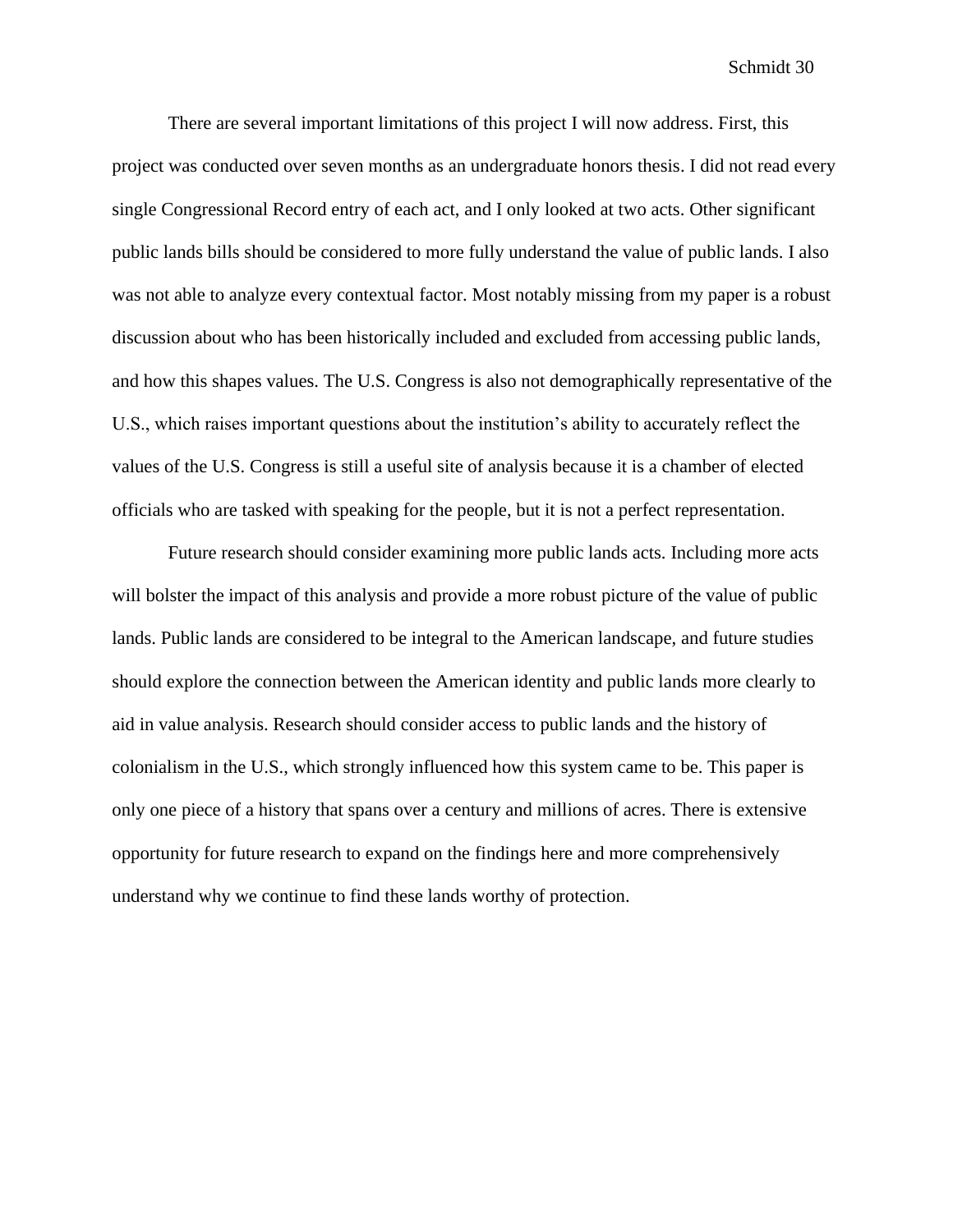# **Works Cited**

- Barman, Emily. 2016. *Caring Capitalism: The Meaning and Measure of Social Value*. New York: Cambridge University Press.
- Block, Fred. 1990. *Postindustrial Possibilities: A Critique of Economic Discourse*. Berkeley: University of California Press.
- Brenan, Megan and Lydia Saad. 2018. "Global Warming Concern Steady Despite Some Partisan Shifts." *Gallup.* Retrieved November 12, 2021 [\(https://news.gallup.com](https://news.gallup.com/poll/231530/global-warming-concern-steady-despite-partisan-shifts.aspx)  [/poll/231530/global-warming-concern-steady-despite-partisan-shifts.aspx\)](https://news.gallup.com/poll/231530/global-warming-concern-steady-despite-partisan-shifts.aspx)
- Cronon, William. 1995. "Introduction: In Search of Nature." Pp. 23-68 in *Uncommon Ground: Rethinking the Human Place in Nature*, edited by William Cronon. New York, NY: W.W. Norton & Company, Inc.
- Cronon, William. 1996. "The Trouble with Wilderness: Or, Getting Back to the Wrong Nature." *Environmental History* 1(1):7-28.
- Daly, Matthew. 2020. "Congress passes sprawling plan to boost conservation, parks." *AP News*. Retrieved November 5, 2021 [\(https://apnews.com/article/mt-state-wire-](https://apnews.com/article/mt-state-wire-55476bc27a78b191ae6f037c17f9f5f1)

[55476bc27a 78b191ae6f037c17f9f5f1\)](https://apnews.com/article/mt-state-wire-55476bc27a78b191ae6f037c17f9f5f1)

- Dewey, John. 1939. *The Theory of Valuation*. Chicago: University of Chicago Press.
- Fourcade, Marion. 2011. "Cents and Sensibility: Economic Valuation and the Nature of 'Nature.'" *American Journal of Sociology* 116(6):1721-1277.

*Great American Outdoors Act*, Public Law 116-152, 135 Statutes at Large 134 (2020).

Harvey, Mark, ed. 2014. *The Wilderness Writings of Howard Zahniser*. Seattle, WA: University of Washington Press.

Harsha, Dan. 2020. "The biggest land conservation legislation in a generation." *The*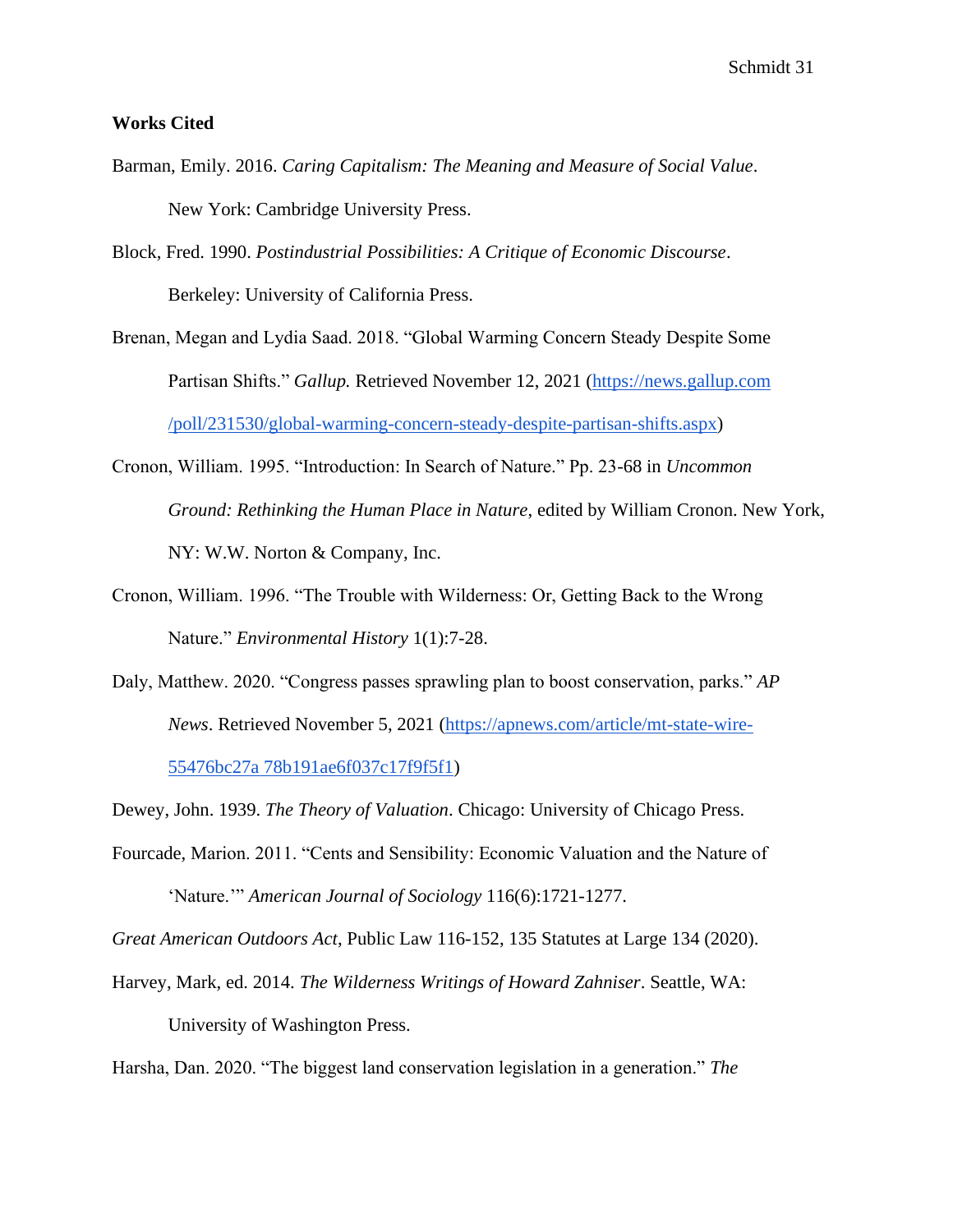*Harvard Gazette*. Retrieved October 10, 2021 [\(https://news.harvard.edu/gazette /story](https://news.harvard.edu/gazette/story/2020/07/the-likely-impact-of-great-american-outdoors-act/)  [/2020/07/the-likely-impact-of-great-american-outdoors-act/\)](https://news.harvard.edu/gazette/story/2020/07/the-likely-impact-of-great-american-outdoors-act/)

Hitlin, Steven and Jane Allyn Piliavin. 2004. "Values: Reviewing a Dormant Concept." *Annual Review of Sociology* 30:359-393.

Karlson, Krista. 2020. "Senate Passes Epic Public Lands Bill." *The Sierra Club*. Retrieved November 6, 2021 [\(https://www.sierraclub.org/sierra/senate-](https://www.sierraclub.org/sierra/senate-passes-public-lands-bill-great-american-outdoors-act) passes-public [lands-bill -great-american-outdoors-act\)](https://www.sierraclub.org/sierra/senate-passes-public-lands-bill-great-american-outdoors-act)

- Karni, Annie. 2020. "Trump Signs Landmark Land Conservation Bill." *The New York Times*. Retrieved November 5, 2021 [\(https://www.nytimes.com/2020/08/04](https://www.nytimes.com/2020/08/04/us/politics/trump-land-conservation-bill.html)  /us/politics/trump- [land-conservation-bill.html\)](https://www.nytimes.com/2020/08/04/us/politics/trump-land-conservation-bill.html).
- Miles, Andrew. 2015. "The (Re)genesis of Values: Examining the Importance of Values for Action." *American Sociological Review* 80(4):680-704.
- Norton, Bryan G. 1984. "Environmental Ethics and Weak Anthropocentrism." *Environmental Ethics* 6(2):131-148.
- Norton, Bryan G. 1987. *Why Preserve Natural Variety?* Princeton, NJ: Princeton University Press.
- Parsons, Talcott and Edward A. Shils. 1951. "Values, Motives, and Systems of Action." Pp. 47-275 in *Towards a General Theory of Action* edited by Talcott Parsons and Edward A. Shils. Cambridge, MA: Harvard University Press.

Pew Research Center. 2018. "Majorities See Government Efforts to Protect the Environment as Insufficient." Retrieved November 12, 2021 [\(https://www.pew](https://www.pewresearch.org/science/2018/05/14/majorities-see-government-efforts-to-protect-the-environment-as-insufficient/)  [research.org/science/2018/05/14/majorities-see-government-efforts-to-protect-the](https://www.pewresearch.org/science/2018/05/14/majorities-see-government-efforts-to-protect-the-environment-as-insufficient/)[environment-as-insufficient/\)](https://www.pewresearch.org/science/2018/05/14/majorities-see-government-efforts-to-protect-the-environment-as-insufficient/)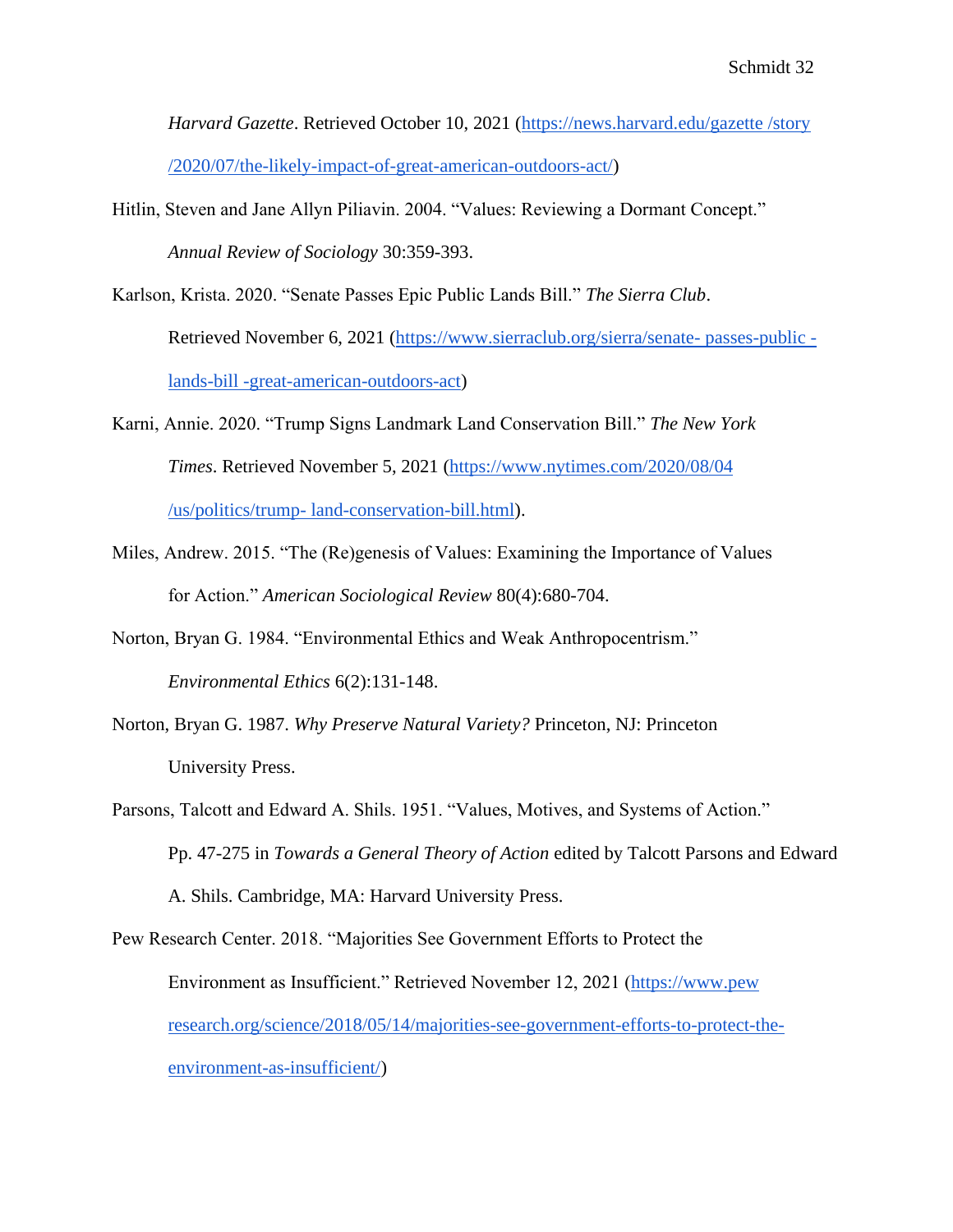Turner, James Morton. 2012. *The Promise of Wilderness*. Seattle, WA: University of Washington Press.

Rokeach, Milton. 1973. *The Nature of Human Values*. New York, NY: The Free Press.

- Schwartz, Shalom H. 1992. "Universals in the Content and Structure of Values: Theoretical Advances and Empirical Tests in 20 Countries." *Advances in Experimental Social Psychology* 25:1-65.
- Schwartz, Shalom H. and Wolfgang Bilsky. 1987. "Toward a Universal Psychological Structure of Human Values." *Journal of Personality and Social Psychology* 53(3):550- 562.

Spates, James L. 1983. "The Sociology of Values." *Annual Review of Sociology* 9:27-49.

- Stark, David. 2000. "For a Sociology of Worth." Department of Sociology, Columbia University, New York, NY.
- Stark, David. 2009. *The Sense of Dissonance: Accounts of Worth in Economic Life*. Princeton, NJ: Princeton University Press.
- Stern, Paul C., Thomas Dietz, Troy Abel, Gregory A. Guagnano, and Linda Kalof. 1999. "A Value-Belief-Norm Theory of Support for Social Movements: The Case of Environmentalism." *Human Ecology Review* 6(2):81-97.
- Superville, Darlene. 2020. "Trump signs \$3B-a-year plan to boost conservation, parks." *AP News*. Retrieved November 5, 2021 [\(https://apnews.com/article/virus-](https://apnews.com/article/virus-outbreak-mt-state-wire-ap-top-news-legislation-politics-b05f9869fc7840fb0eb66a87ec8eeda1) outbreak-mt[state-wire-ap-top-news-legislation-politics-b05f9869fc7840fb0eb66a87ec8eeda1\)](https://apnews.com/article/virus-outbreak-mt-state-wire-ap-top-news-legislation-politics-b05f9869fc7840fb0eb66a87ec8eeda1).
- Sutter, Paul. 2002. *Driven Wild: how the fight against automobiles launched the modern wilderness movement*. Seattle, WA: University of Washington Press.

The Wilderness Society. "The Wilderness Act." Washington, DC: The Wilderness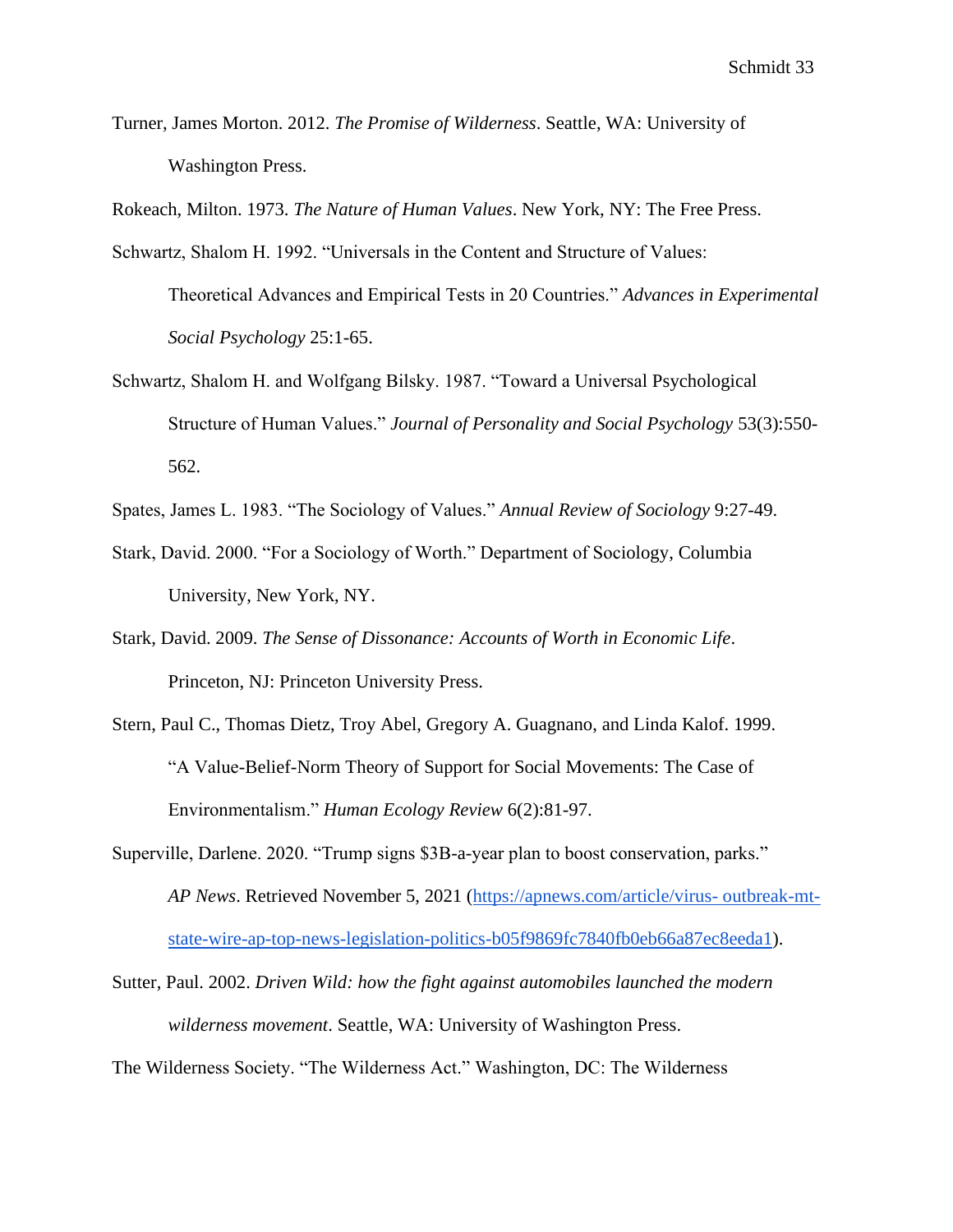Society. Retrieved September 20, 2021 [\(https://www.wilderness.org/articles/ article/](https://www.wilderness.org/articles/article/wilderness-act)  [wilderness -act\)](https://www.wilderness.org/articles/article/wilderness-act).

- The Wilderness Society. 2020. "Land and Water Conservation Fund fully funded after decades of uncertainty." Washington, DC: The Wilderness Society. Retrieved October 10, 2021 [\(https://www.wilderness.org/articles/blog/land-and-water-](https://www.wilderness.org/articles/blog/land-and-water-conservation-fund-fully-funded-after-decades-uncertainty) conservation-fund[fully-funded-after-decades-uncertainty\)](https://www.wilderness.org/articles/blog/land-and-water-conservation-fund-fully-funded-after-decades-uncertainty)
- U.S. Congress. House of Representatives, 1964. *Establish a National Wilderness Preservation System*. S. 4, 88th Congress, 2nd Session. Congressional Record (August 20, 1964):H20632.
- U.S. Congress. House of Representatives, 1964. *National Wilderness Preservation System*. H.R. 9070, 88th Congress, 2nd Session. Congressional Record (July 30, 1964):H17445.
- U.S. Congress. House of Representatives, 1962. *Wilderness Values*. S. 174, 87th Congress, 2nd Session. Congressional Record (May 8, 1962):H7970.
- U.S. Congress. Senate, 1963. *The Wilderness Act.* S. 4, 88th Congress, 1st Session. Congressional Record (April 9, 1963):S5924.
- U.S. Congress. Senate, 1963. *The Wilderness Act.* S. 4, 88th Congress, 1st Session. Congressional Record (April 9, 1963):S5927.
- U.S. Congress. Senate, 1958. *The Wilderness Bill*. S. 1176, 85th Congress, 2nd Session. Congressional Record (April 21, 1958):S6778.
- U.S. Congress. Senate, 1956. *Wilderness Preservation*. S. 4013, 84th Congress, 2nd Session. Congressional Record. (June 7, 1956):S9776.
- U.S. Congress. Senate, 1956. *Wilderness Preservation*. S. 4013, 84th Congress, 2nd